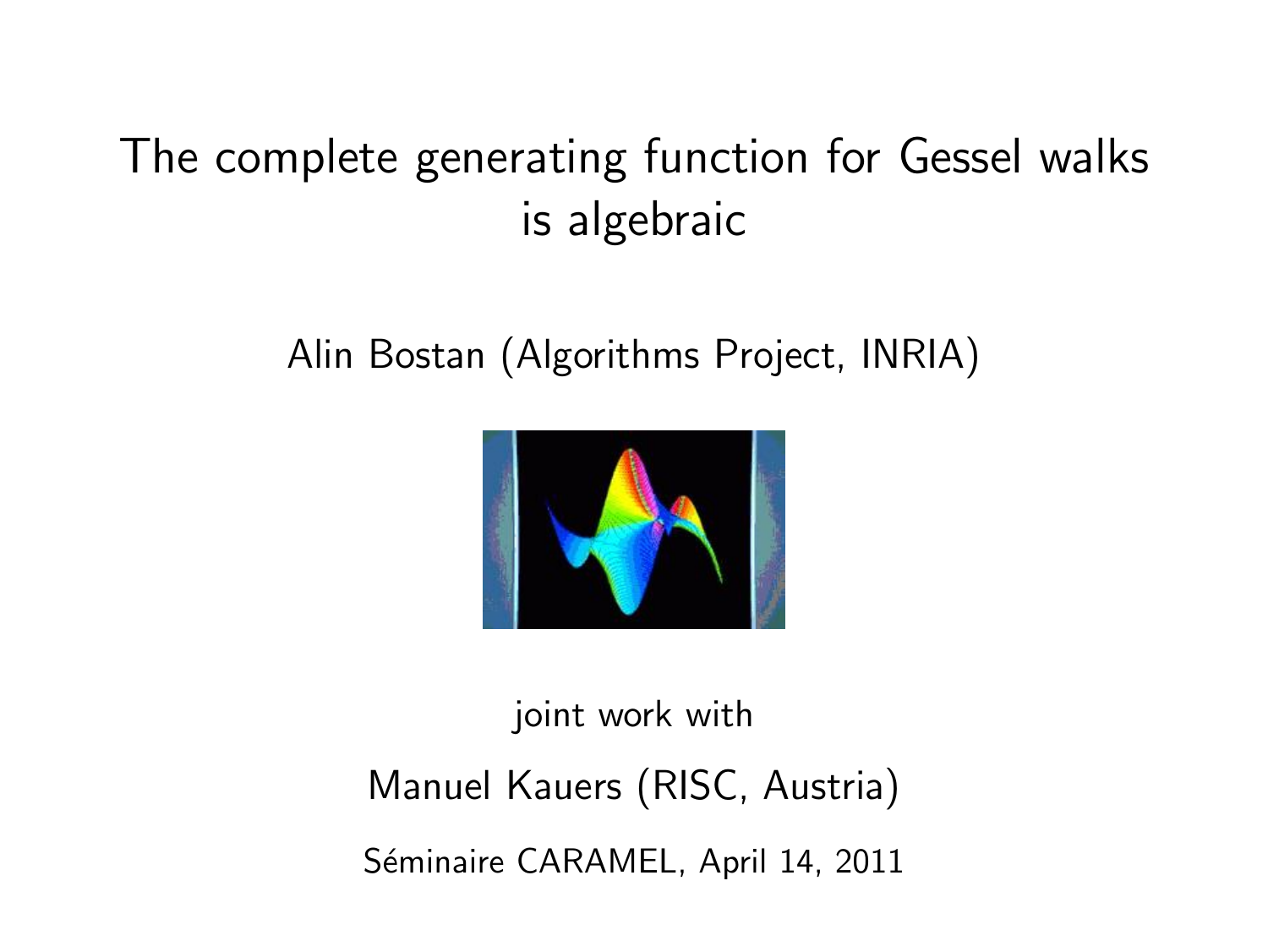# Context: nearest-neighbour walks in  $\mathbb{N}^2$

 $\triangleright$  Set of admissible steps  $\mathfrak{S} \subseteq \{ \swarrow, \leftarrow, \searrow, \uparrow, \nearrow, \rightarrow, \searrow, \downarrow \}.$  $\triangleright$   $\mathfrak{S}\text{-}walks =$  walks in  $\mathbb{N}^2$  starting at  $(0,0)$  and using steps in  $\mathfrak{S}.$  $\triangleright$  f(n; i, j) = number of G-walks ending at (i, j) and consisting of exactly *n* steps. Complete generating function

$$
F(t;x,y)=\sum_{n=0}^{\infty}\Bigl(\sum_{i,j=0}^{\infty}f(n;i,j)x^iy^j\Bigr)t^n\in\mathbb{Q}[x,y][[t]].
$$

**Questions:** Starting from  $\mathfrak{S}$ , what can be said about  $F(t; x, y)$ ? Is it algebraic, or holonomic transcendental, or non-holonomic?

 $F(t; 1, 1) \rightarrow$  number of walks with prescribed number of steps;  $F(t; 0, 0) \rightarrow$  number of walks returning to the origin (excursions);  $F(t; 1, 0) \rightsquigarrow$  number of walks ending on the horizontal axis.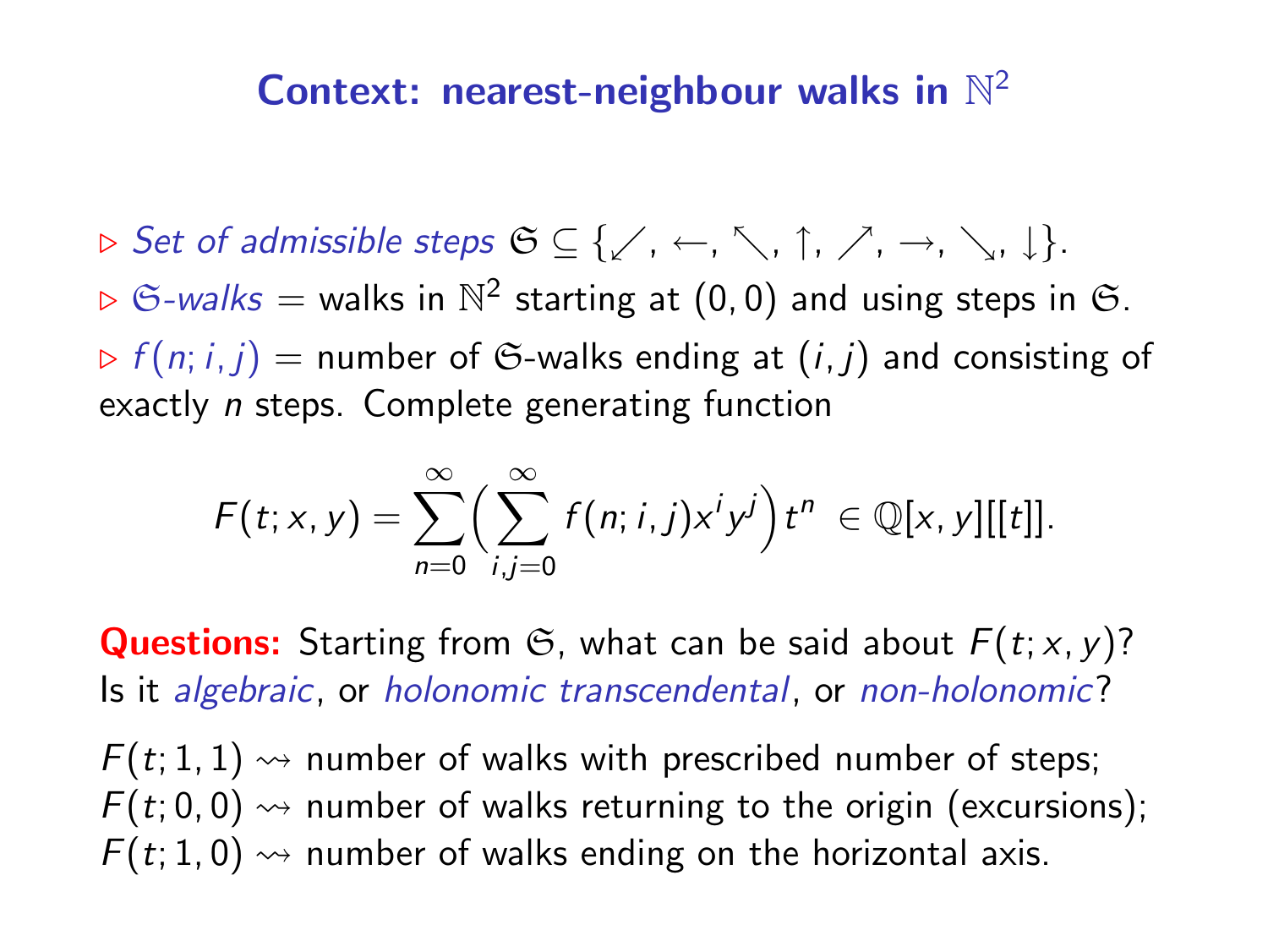#### Examples: Kreweras and Gessel walks

Kreweras walks: G-walks with  $\mathfrak{S} = \{ \downarrow, \leftarrow, \nearrow \}$ Gessel walks: G-walks with  $\mathfrak{S} = \{ \nearrow, \swarrow, \leftarrow, \rightarrow \}$ 



Example: A Kreweras excursion of length 24.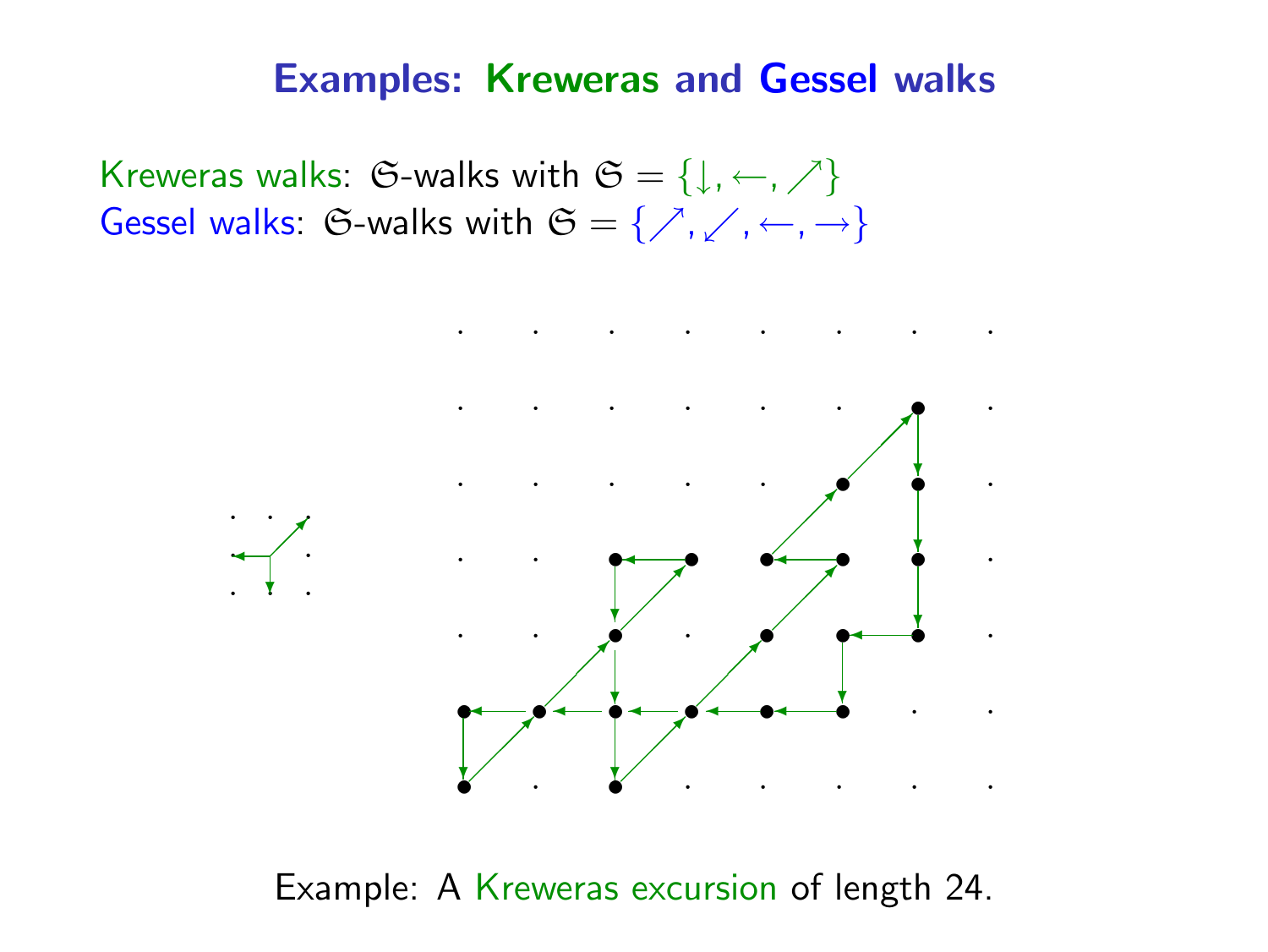#### Main results

Theorem (Kreweras 1965; 100 pages combinatorial proof!)  $K(t; 0, 0) = {}_3F_2 \left(\begin{matrix} 1/3 & 2/3 & 1 \\ 3/2 & 2 \end{matrix}\right)$ 3/2 2  $\left(27 t^3\right) = \sum_{n=1}^{\infty} \frac{4^n \binom{3n}{n}}{(n+1)(2)}$  $n=0$  $\binom{3n}{n}$  $\frac{1}{(n+1)(2n+1)}t^{3n}$ .

Theorem (Gessel's conjecture; Kauers, Koutschan, Zeilberger 2008)  $G(t; 0, 0) = {}_3F_2\left({\frac{5}{6}}{\frac{1}{2}}{\frac{1}{2}}\right)^2$ 5/3 2  $\begin{array}{c} \begin{array}{c} \begin{array}{c} \begin{array}{c} \end{array} \\ \end{array} \end{array} \end{array}$  $16t^2 = \sum_{r=0}^{\infty} \frac{(5/6)_n(1/2)_n}{(5/3)_n(2)}$  $n=0$  $\frac{3}{9}\frac{(5/3)_n(1/2)_n}{(5/3)_n(2)_n}(4t)^{2n}$ .

**Question:** What about  $K(t; x, y)$  and  $G(t; x, y)$ ?

*Theorem* (Bousquet-Mélou 2005)  $K(t; x, y)$  is algebraic. Theorem (B. & Kauers 2008)  $G(t; x, y)$  is algebraic. In particular,  $g(n; i, j)$  is holonomic for any pair  $(i, j) \in \mathbb{N}^2$ .

 $\rightarrow$  Effective, computer-driven, discovery and proof.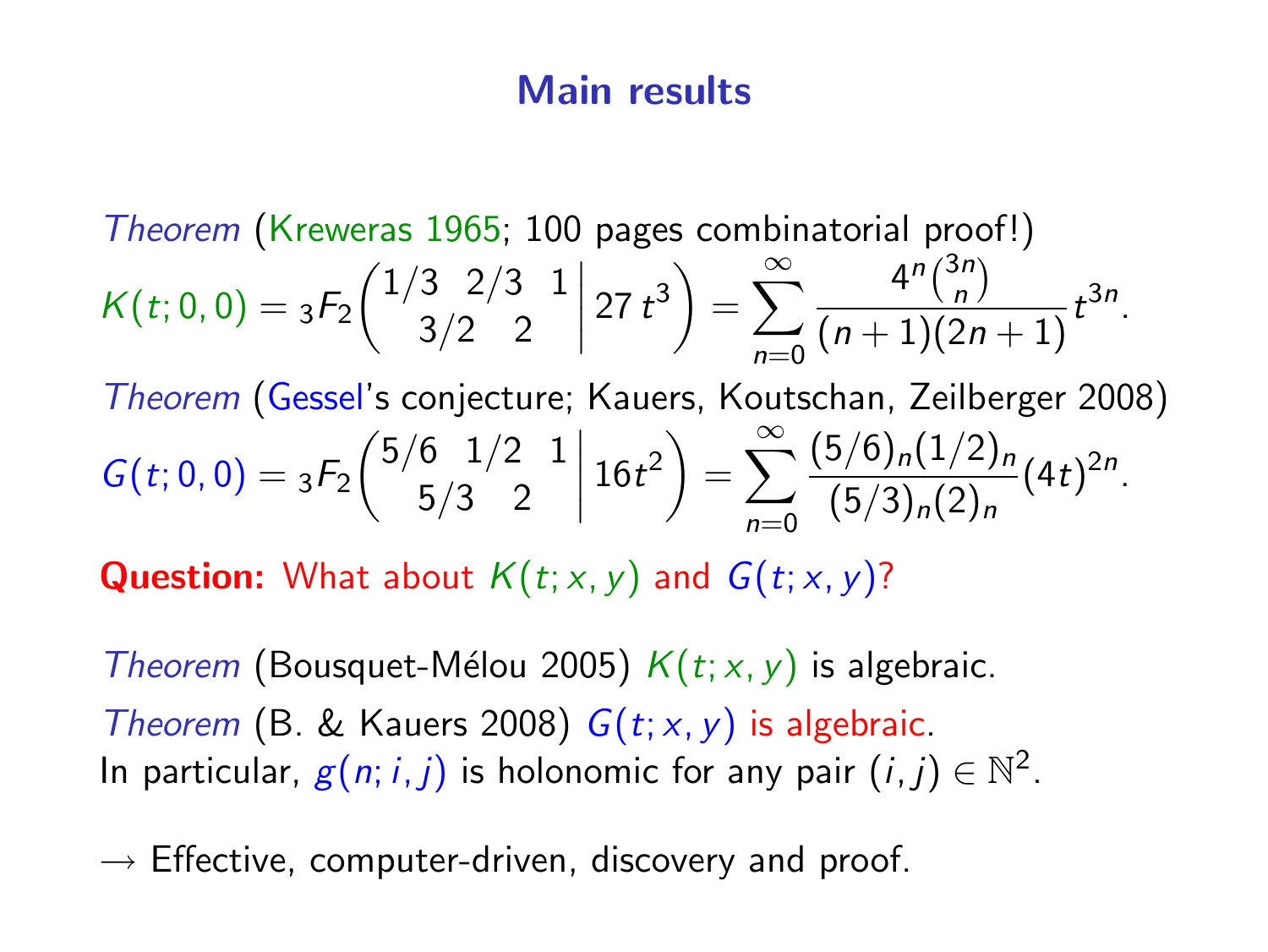# Methodology

Experimental mathematics approach:

- (S1) high order expansions of generating power series;
- (S2) guessing differential and/or algebraic equations they satisfy;
- (S3) empirical certification of the guessed equations (sieving by inspection of their analytic, algebraic, arithmetic properties);
- (S4) rigorous proof, based on (exact) polynomial computations.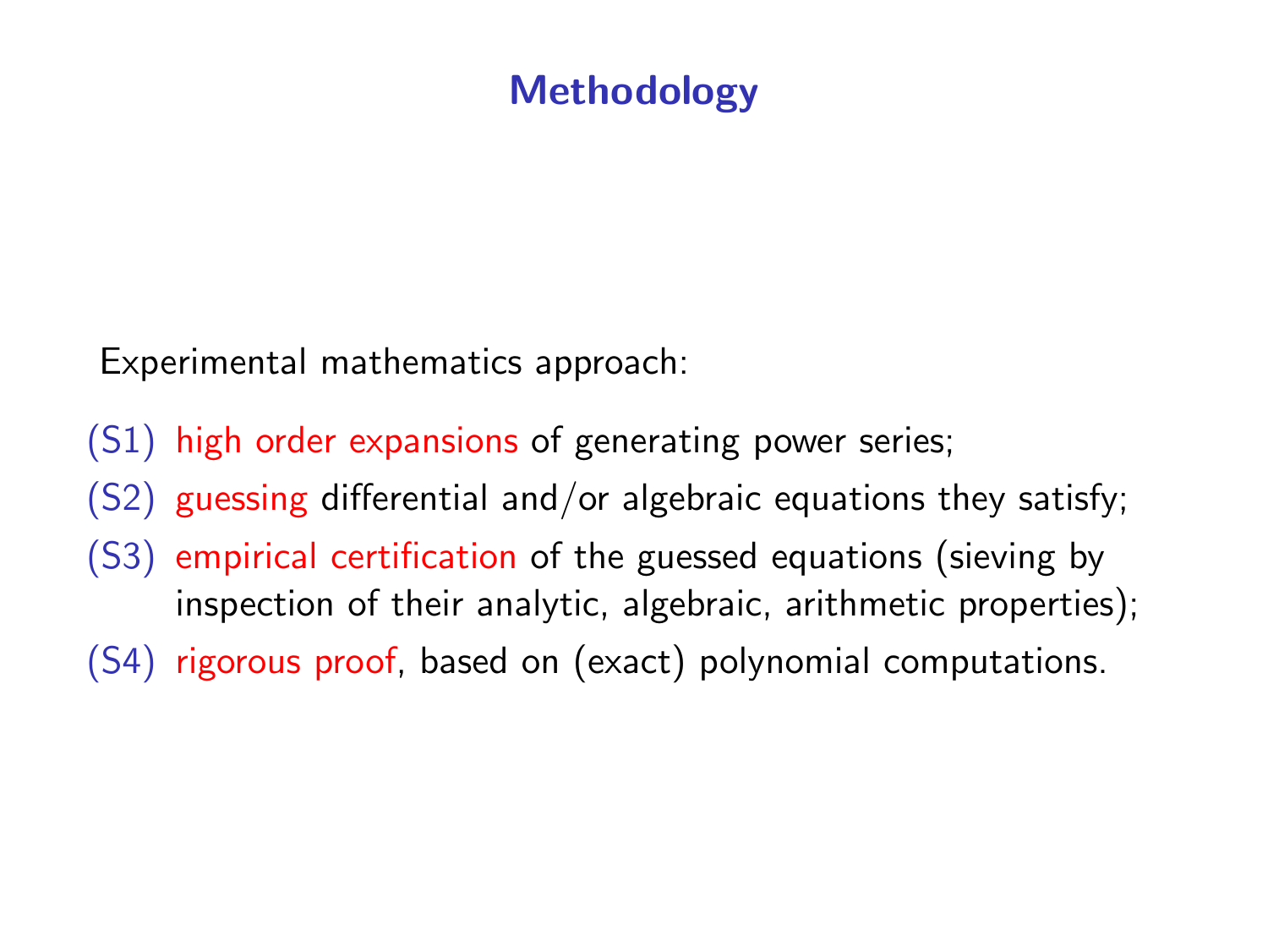# Step (S1): high order series expansions

 $f(n; i, j)$  satisfies the recurrence with constant coefficients

$$
f(n+1; i, j) = \sum_{(u,v)\in\mathfrak{S}} f(n; i-u, j-v) \quad \text{for} \quad n, i, j \ge 0
$$

+ init. cond.  $f(0; i, j) = \delta_{0,i,j}$  and  $f(n; -1, j) = f(n; i, -1) = 0$ . Example: for the Kreweras walks,

$$
k(n; i, j) = k(n - 1; i + 1, j) + k(n - 1; i, j + 1) + k(n - 1; i - 1, j - 1)
$$

The recurrence is used to compute  $F(t; x, y)$  mod  $t^N$  for large N.

$$
K(t; x, y) = 1 + xyt + (x2y2 + y + x)t2 + (x3y3 + 2xy2 + 2x2y + 2)t3 + (x4y4 + 3x2y3 + 3x3y2 + 2y2 + 6xy + 2x2)t4 + (x5y5 + 4x3y4 + 4x4y3 + 5xy3 + 12x2y2 + 5x3y + 8y + 8x)t5 + ...
$$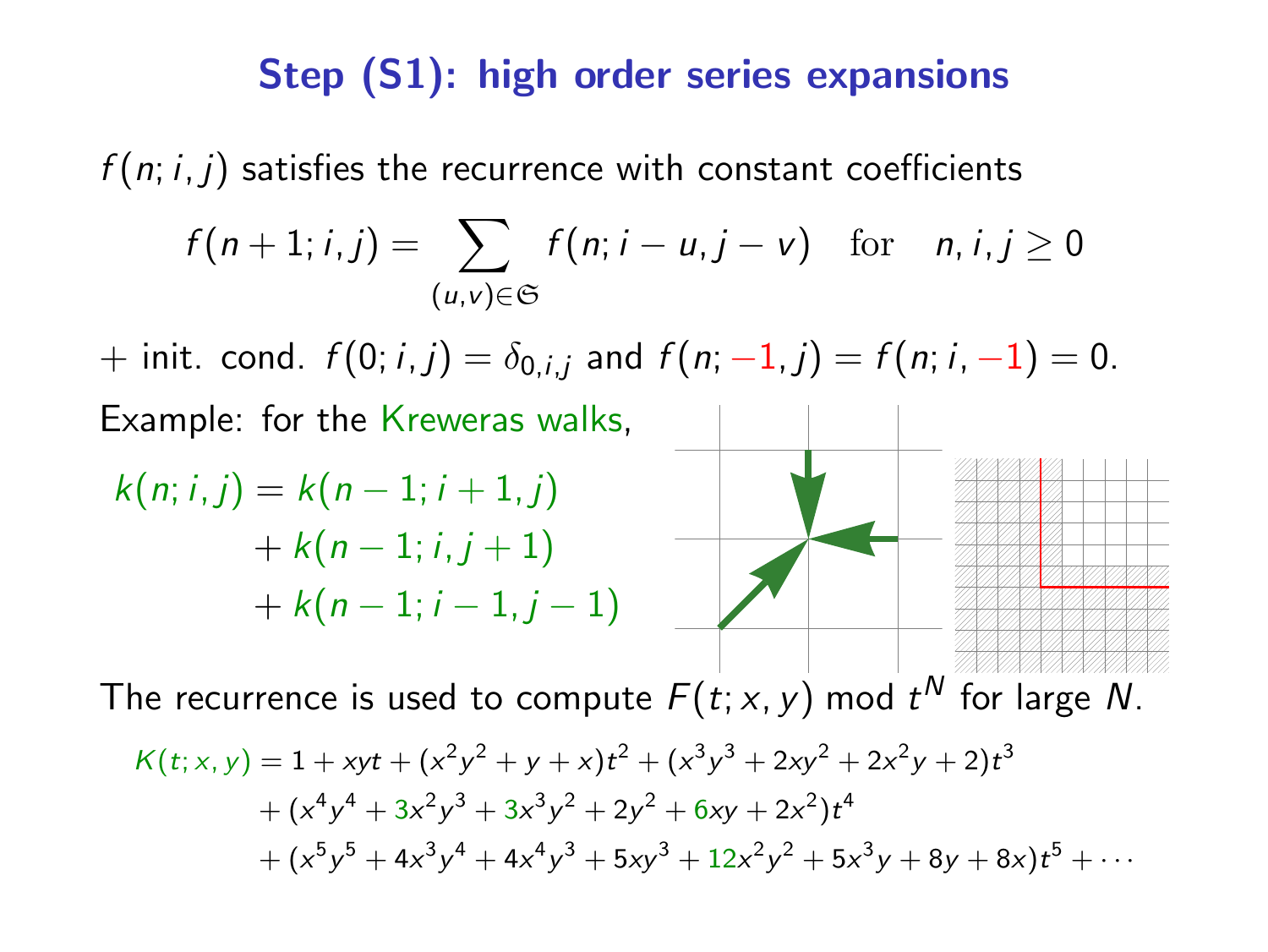# Step (S2): guessing equations for  $F(t; x, y)$ , a first idea

In terms of generating series, the recurrence on  $k(n; i, j)$  reads

<span id="page-6-0"></span>
$$
(xy - t(x + y + x2y2))K(t; x, y)
$$
  
= xy - tx K(t; x, 0) - ty K(t; 0, y) (KerEq)

 $\triangleright$  This kernel equation can be seen as a multivariate analogue of  $(1-t-t^2)\cdot \sum f_n t^n = 1$ , where  $f_n$  are the Fibonacci numbers. n≥0

 $\triangleright$  A similar kernel equation holds for  $F(t; x, y)$ , for any G-walk.

Corollary.  $F(t; x, y)$  is holonomic (resp. algebraic) if and only if  $F(t; x, 0)$  and  $F(t; 0, y)$  are both holonomic (resp. algebraic).

 $\triangleright$  This simplification is crucial: equations for  $G(t; x, y)$  are huge.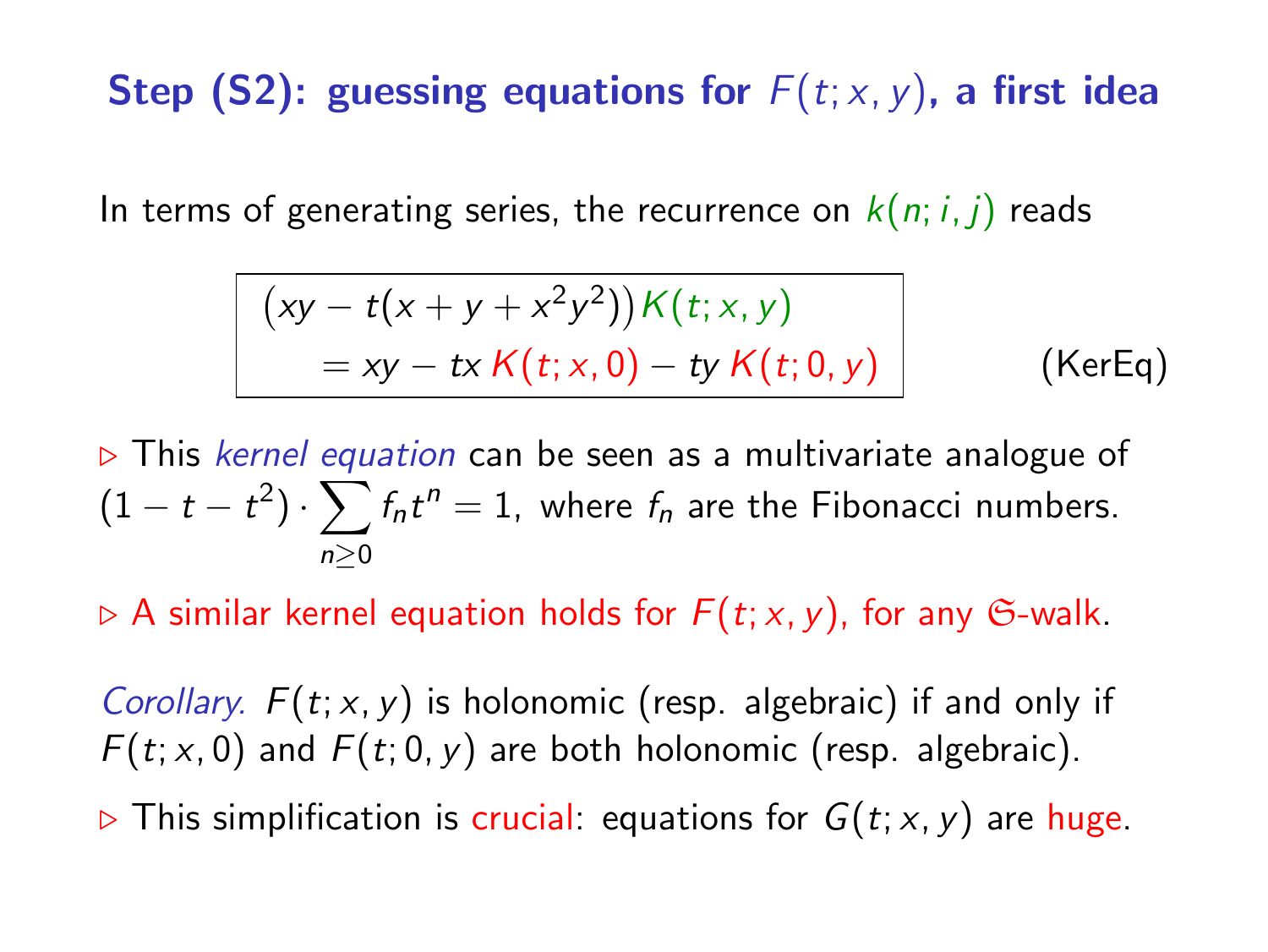# Step (S2): guessing equations for  $F(t; x, 0)$  and  $F(t; 0, y)$

Task 1: Given the first N terms of  $S = F(t; x, 0) \in \mathbb{Q}[x][[t]]$ , search for a *differential equation* satisfied by  $S$  at precision  $N$ :

$$
\mathcal{L}_{x,0}(S)=c_r(x,t)\cdot\frac{d^rS}{dt^r}+\cdots+c_1(x,t)\cdot\frac{dS}{dt}+c_0(x,t)\cdot S=0 \bmod t^N.
$$

Task 2: Search for an algebraic equation  $\mathcal{P}_{x,0}(S) = 0$  mod  $t^N$ .

- $\triangleright$  Both tasks amount to linear algebra in size N over  $\mathbb{Q}(x)$ .
- In practice, we use modular Hermite-Padé approximation (Beckermann-Labahn algorithm) combined with (rational) evaluation-interpolation and rational number reconstruction.
- $\triangleright$  (Right) gcds of several candidates provide minimal equations.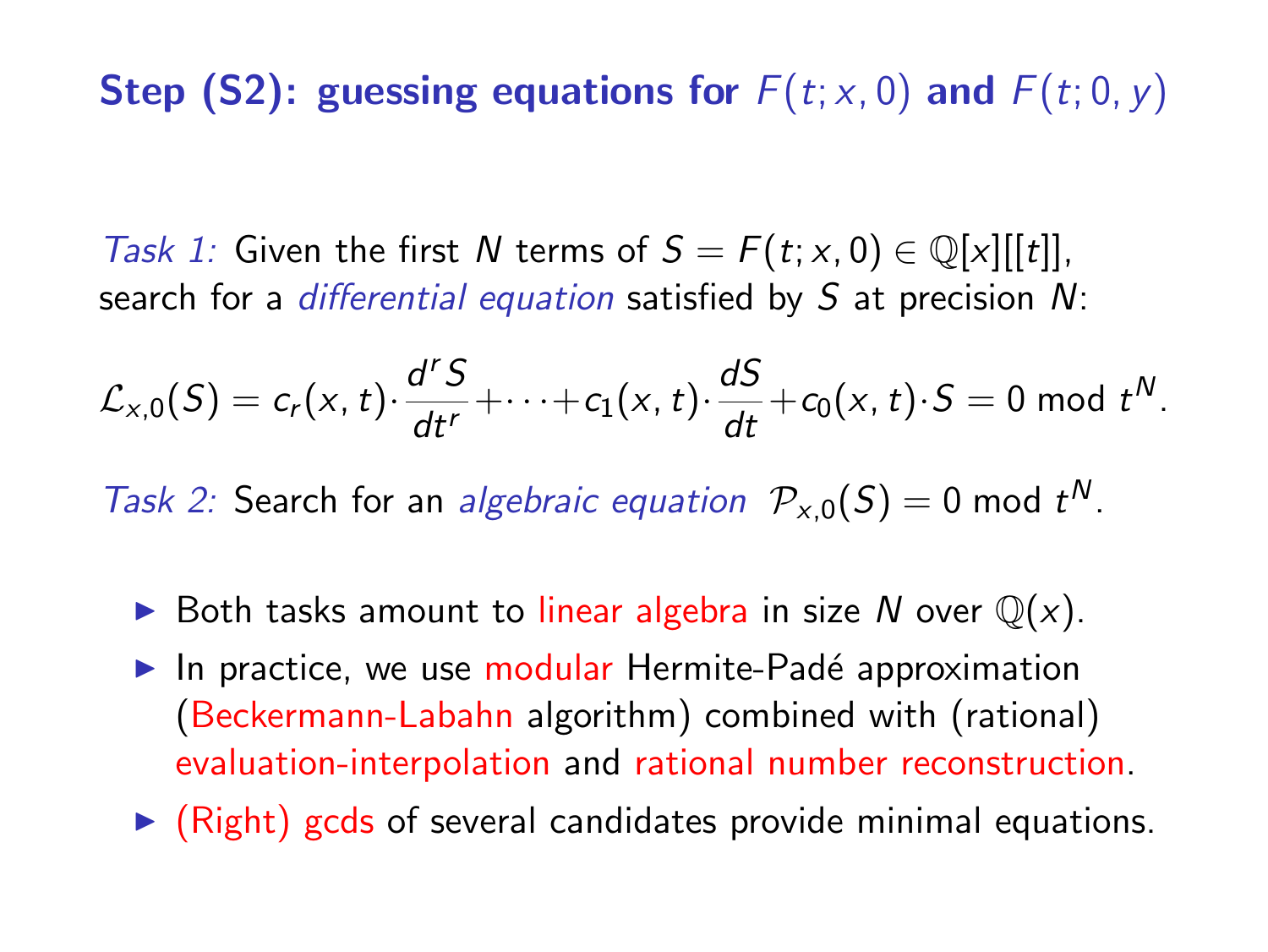# Step (S2): guessing equations for  $K(t; x, 0)$

The guessed *operator* of order 4 in  $D_t = \frac{d}{dt}$ , degree (14, 11) in (*t*, *x*)

$$
\mathcal{L}_{x,0} = t^3 \cdot (3t - 1) \cdot (9t^2 + 3t + 1) \cdot (3t^2 + 24t^2x^3 - 3xt - 2x^2) \cdot (16t^2x^5 + 4x^4 - 72t^4x^3 - 18x^3t + 5t^2x^2 + 18xt^3 - 9t^4) \cdot (4t^2x^3 - t^2 + 2xt - x^2) \cdot D_t^4 + \cdots
$$

is such that  $\mathcal{L}_{\mathsf{x},\mathsf{0}}(\mathsf{K}(t;\mathsf{x},0))=0$  mod  $t^{100}.$ 

The guessed *polynomial* of tridegree  $(6, 10, 6)$  in  $(T, t, x)$ 

$$
\mathcal{P}_{x,0} = x^6 t^{10} \mathcal{T}^6 - 3x^4 t^8 (x - 2t) \mathcal{T}^5 +
$$
  
+  $x^2 t^6 \left( 12t^2 + 3t^2 x^3 - 12xt + \frac{7}{2}x^2 \right) \mathcal{T}^4 + \cdots$ 

is such that  $\mathcal{P}_{\mathsf{x},\mathsf{0}}(\mathcal{K}(t;\mathsf{x},0),t,\mathsf{x}) = 0$  mod  $t^{100}.$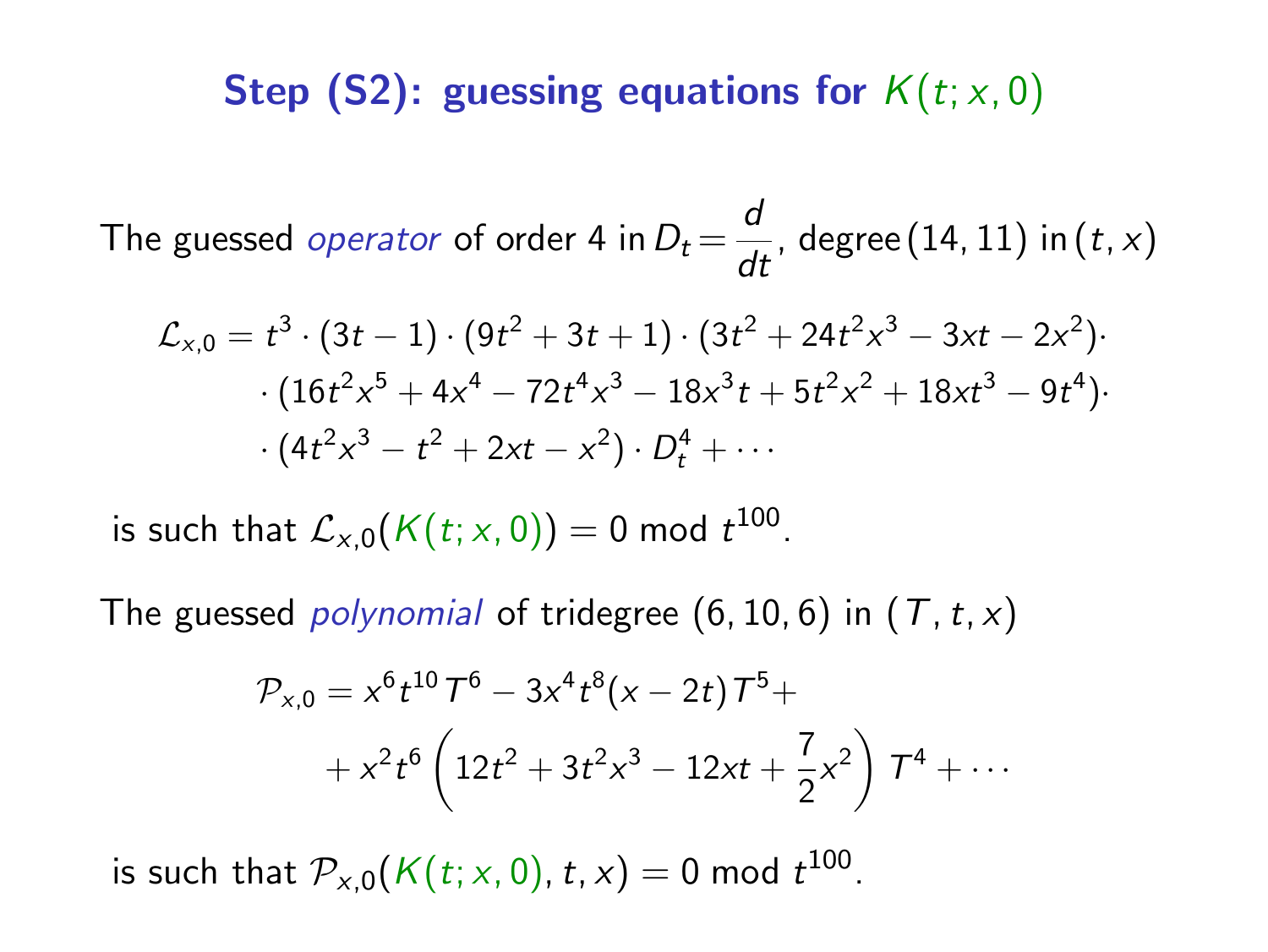### Step (S2): guessing equations for  $G(t; x, 0)$  and  $G(t; 0, y)$

For Gessel walks, using  $N = 1000$  terms of  $G(t; x, y)$ , we guessed

- $\blacktriangleright \mathcal{L}_{x,0}$ : order 11 in  $D_t$ , bidegree (96,78) in  $(t,x)$ , 61 digits coeffs
- $\blacktriangleright \mathcal{L}_{0,y}$ : order 11 in  $D_t$ , bidegree (68, 28) in  $(t,y)$ , 51 digits coeffs

such that  $\quad \mathcal{L}_{\varkappa,0}(G(t;x,0))=\mathcal{L}_{0,\varkappa}(G(t;0,y))=0$  mod  $t^{1000}.$ 

- For a fixed value  $x_0$ , and modulo a prime p, many (non-minimal) operators in  $\mathbb{Z}_p[t]\langle D_t\rangle$  for  $G(t; x_0, 0)$  can be guessed by Hermite-Padé.
- Still: reconstructing from one of them an operator in  $\mathbb{Q}[t, x]\langle D_t\rangle$  for  $G(t; x, 0)$  is too costly.

• However, the reconstruction (wrt  $x$ ) is feasible if applied to the *minimal-order* operator  $=$  *gcrd*.

 $\triangleright$  Guessing  $\mathcal{L}_{x,0}$  by undetermined coefficients would have required solving a dense linear system 91956  $\times$  91956 with  $\approx$  1000 digits entries!

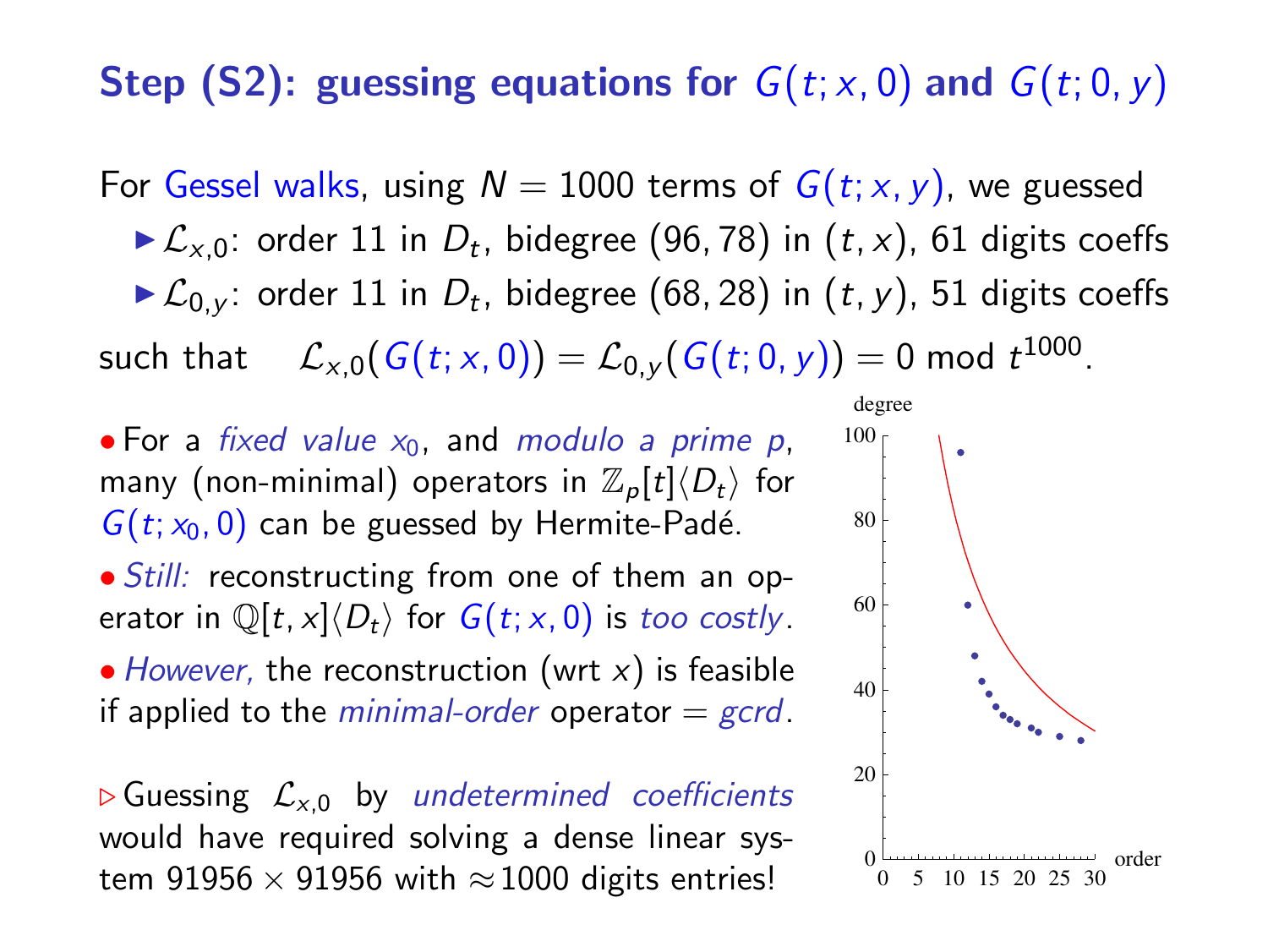# Step (S2): guessing differential equations for  $G(t; x, y)$ ?

Feasible in principle: kernel equation  $+$  closure by differential lclm.

• Obstacle: this Iclm has order 20 in  $D_t$ , tridegree (359, 717, 279) in  $(t, x, y) \rightarrow 1.5$  billion integer coefficients (!)

• Thus: at this point, we had *guesses* for differential equations for  $G(t; x, 0)$  and  $G(t; 0, y)$ , but no proof that they are correct and no hope to compute a candidate differential equation for  $G(t; x, y)$ .

 $\triangleright$  Remember: it was believed (e.g. by Gessel and Zeilberger, who popularized the problem) that  $G(t; x, y)$  is not algebraic.

 $\triangleright$  This explains why no one (including us) tried – at this stage – to search for algebraic equations. Worse: no one even remarked that Gessel's expression  ${}_{3}F_{2} \left( \frac{5}{6} \frac{1}{2} \frac{1}{2} \right)$ 5/3 2 ˛ ˛ ˛ ˛  $(16t^2)$  for excursions is algebraic.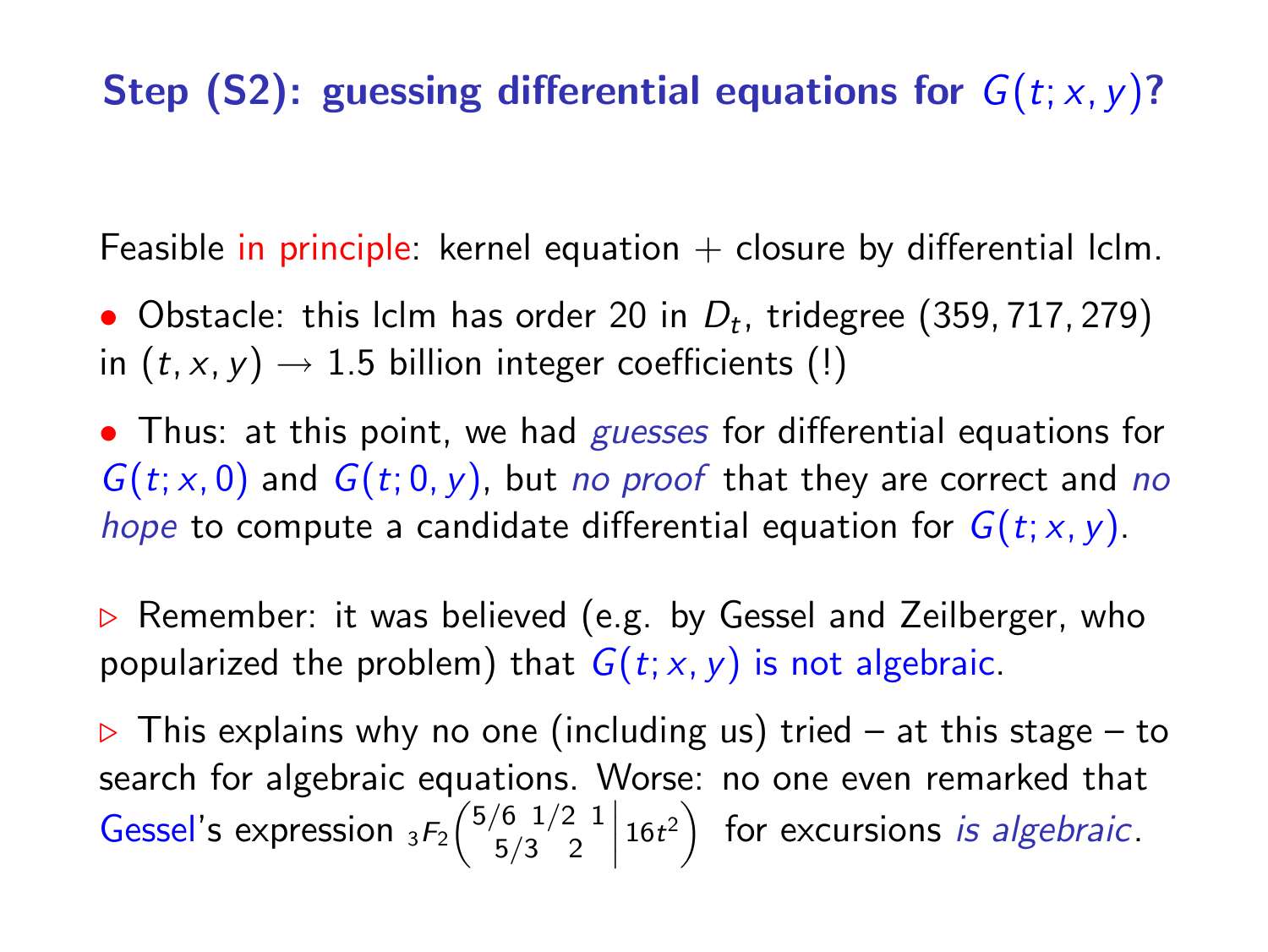# Step (S3): empirical certification of guesses

Provide convincing evidence that the candidate  $\mathcal{L}_{x,0}$  is correct:

- 1. Size sieve:  $\mathcal{L}_{\times 0}$  has reasonable bit size compared to an artefact solution of the Hermite-Padé approximation problem.
- 2. Algebraic sieve: High order series matching.  $\mathcal{L}_{\mathsf{x},\mathsf{0}}$  verifies  $\mathcal{L}_{\mathsf{x},\mathsf{0}}(\mathsf{F}(t;\mathsf{x},\mathsf{0})) = 0$  mod  $t^{\mathsf{N}+\varepsilon}.$
- 3. Analytic sieve: singularity analysis.  $\mathcal{L}_{x,0}$  is Fuchsian (all of its singular points are regular singular).
- 4. Arithmetic sieve:  $\mathcal{L}_{\times,0}$  is globally nilpotent (see below).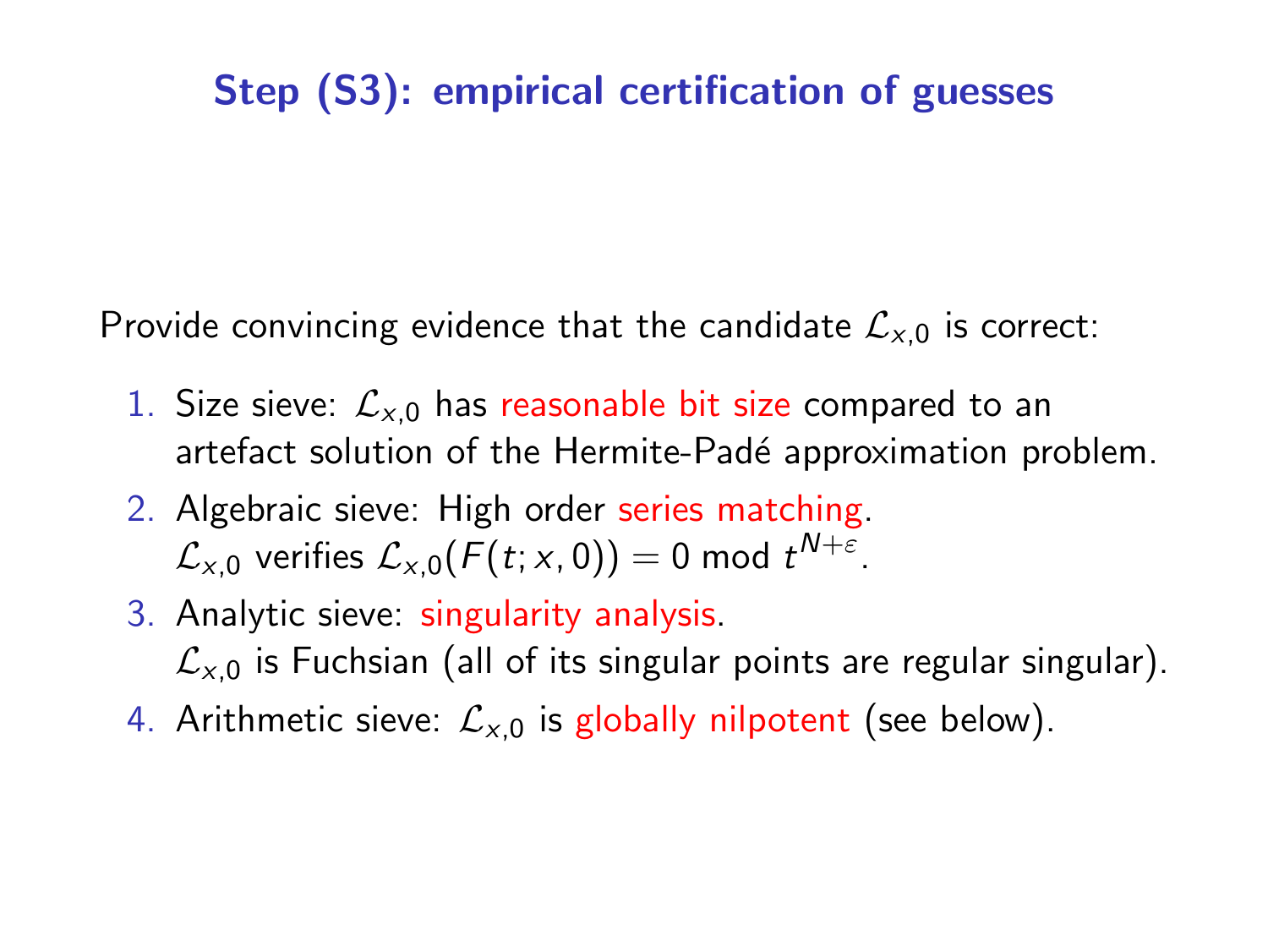### Step (S3): G-series and global nilpotence

Def. A power series  $\sum_{n\geq 0} \frac{a_n}{b_n}$  $\frac{a_n}{b_n}t^n$  in Q[[t]] is called a *G*-series if it is (a) holonomic; (b) analytic at  $t\!=\!0$ ; (c)  $\exists\, \mathcal{C} \!>\!0$ , lcm $(b_0,\ldots,b_n)\! \leq\! \mathcal{C}^n.$ Examples:  ${}_{2}F_{1} \left( \begin{array}{cc} \alpha & \beta \\ \gamma & \end{array} \right)$ γ  $\begin{array}{c}\n\phantom{\overline{a}}\n\end{array}$  $\{\epsilon\},\ \ \alpha,\beta,\gamma\in\mathbb{Q};$  algebraic functions (Eisenstein). Thm. (Chudnovsky 1985) The minimal-order differential operator annihilating a G-series is globally nilpotent: for almost all prime numbers  $p$ , it right-divides  $D_t^{p\mu}$  modulo  $p$ , for some  $\mu \in \mathbb{N}$ .

Examples:  $t(1-t)D_t^2 + (\gamma - (\alpha + \beta + 1)t)D_t - \alpha\beta t$ ; algebraic resolvents.

Thm. (B. & Kauers) If  $F(t; x, 0)$  is holonomic, then it's a G-series.

 $\triangleright$  The guessed operators for  $K(t; x, 0)$ ,  $G(t; x, 0)$ ,  $G(t; 0, y)$  pass this arithmetic test: they are all globally nilpotent.  $\triangleright$  And, unexpectedly, even more...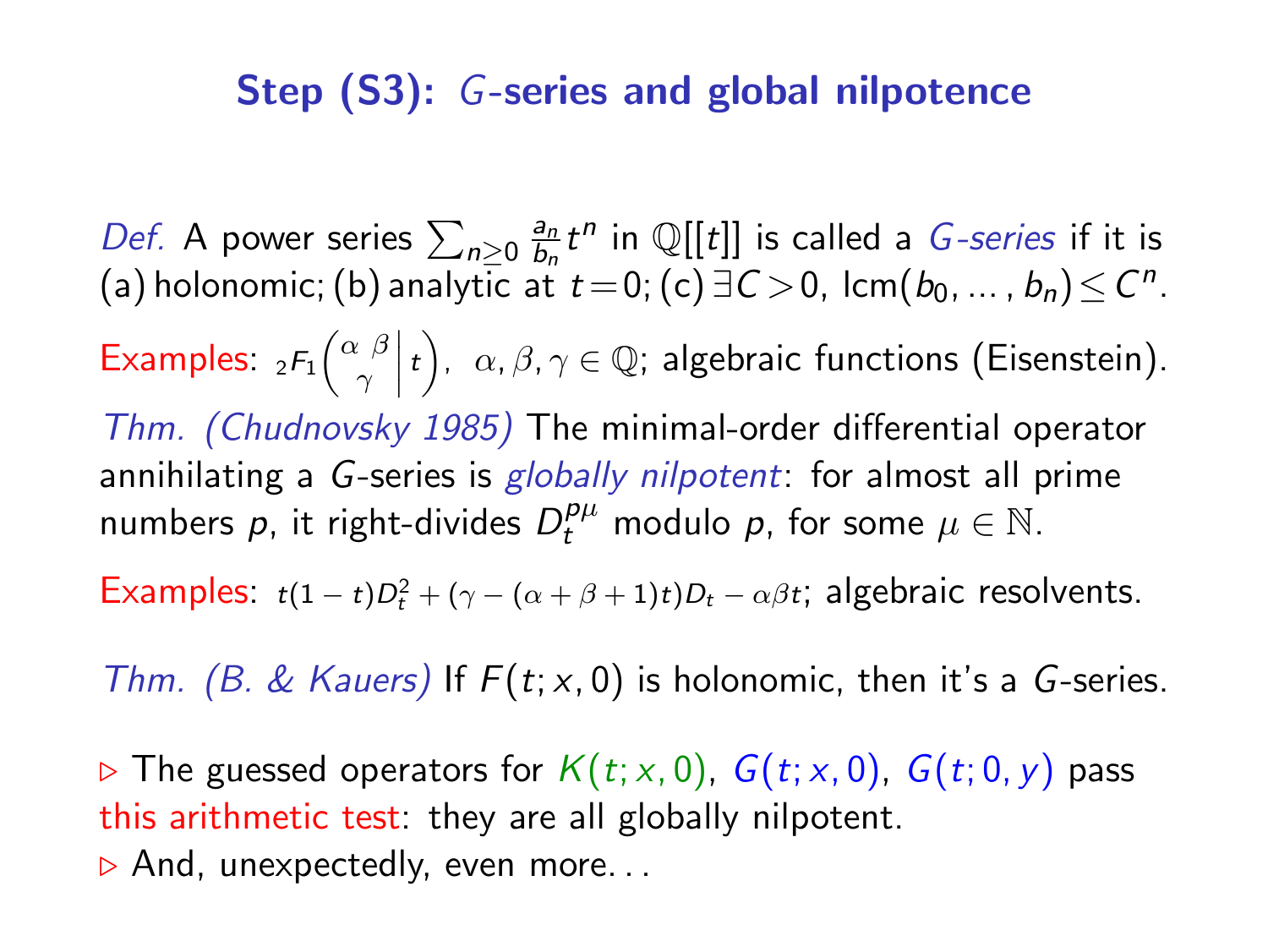# Step (S3): Grothendieck's conjecture and the big surprise

Conjecture (Grothendieck)  $\mathcal{L}(S) = 0$  possesses a basis of algebraic solutions if and only if L globally nilpotent with  $\mu = 1$ .

 $\triangleright$  Big surprise: the guessed operators for  $G(t; x, 0)$  and  $G(t; 0, y)$ share this property for  $5 \le p < 100 \Rightarrow$  this strongly indicates that  $G(t; x, 0)$  and  $G(t; 0, y)$ , and thus  $G(t; x, y)$ , should be algebraic!

Once we suspect algebraicity of  $G(t; x, 0)$  and  $G(t; 0, y)$ , we guess candidates for annihilating polynomials

 $\triangleright \mathcal{P}_{x,0}$  in  $\mathbb{Z}[x,t,T]$  of tridegree (32, 43, 24) in  $(x,t,T)$ , 21 digits  $\triangleright \mathcal{P}_{0v}$  in  $\mathbb{Z}[v, t, T]$  of tridegree (40, 44, 24) in (y, t, T), 23 digits such that

 $\mathcal{P}_{\mathsf{x},\mathsf{0}}(\mathsf{x},\mathsf{t},\mathsf{G}(t;\mathsf{x},0)) = \mathcal{P}_{\mathsf{0},\mathsf{y}}(\mathsf{x},\mathsf{t},\mathsf{G}(t;0,\mathsf{y})) = 0$  mod  $t^{1200}.$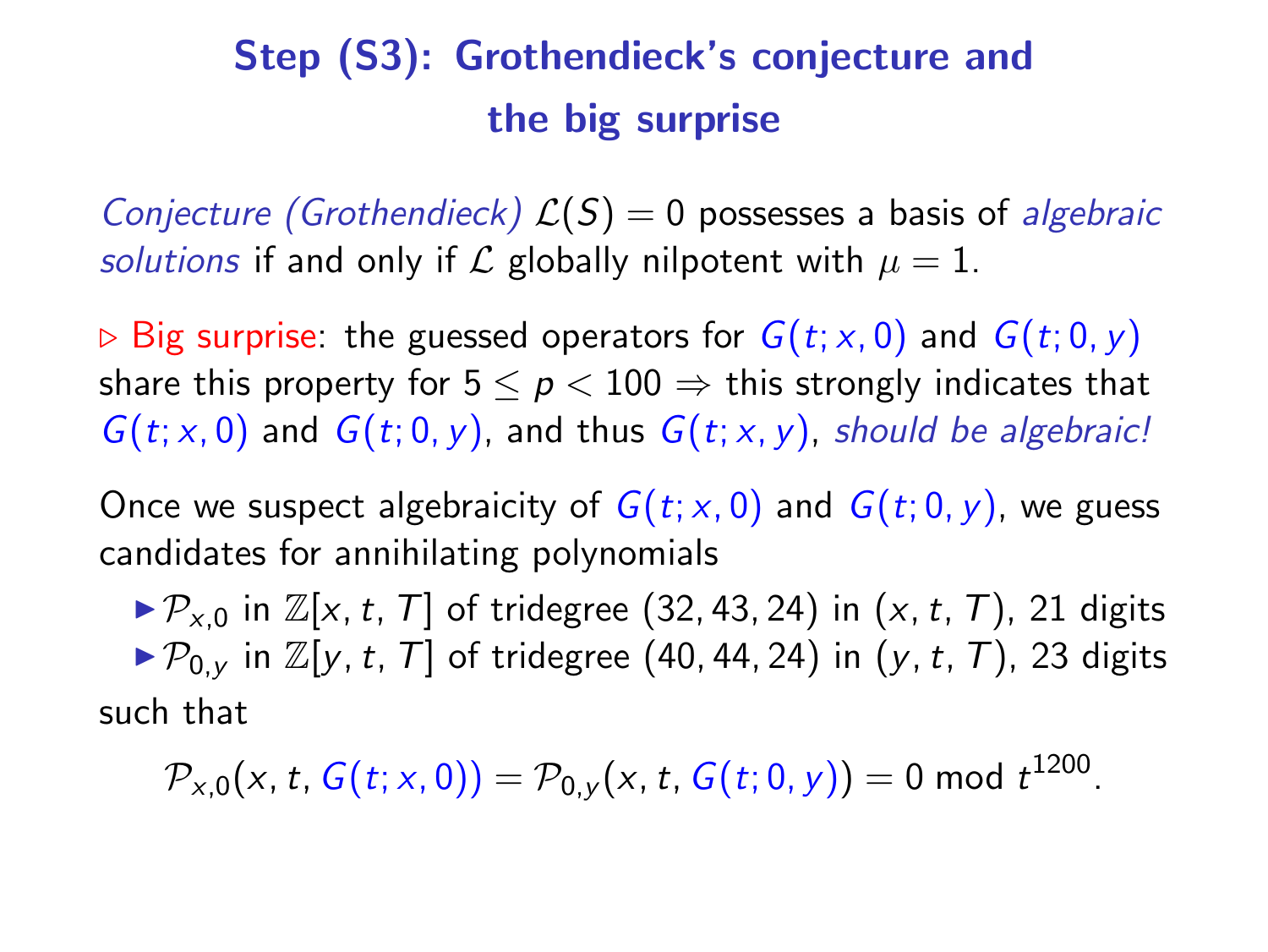# Step (S4): warm-up – Gessel excursions

Theorem 
$$
G(t; 0, 0) = \sum_{n=0}^{\infty} \frac{(5/6)_n (1/2)_n}{(5/3)_n (2)_n} (4t)^{2n}
$$
 is algebraic.  
Proof 1: This  ${}_{3}F_2$  series is a  ${}_{2}F_1$  series in disguise:

$$
{}_3F_2\left(\begin{matrix} 5/6 & 1/2 & 1 \\ 5/3 & 2 & 1 \end{matrix}\Big| 16t^2\right) = \frac{1}{t^2} \left(\frac{1}{2} {}_2F_1\left(\begin{matrix} -1/6 & -1/2 \\ 2/3 & 16t^2 \end{matrix}\Big| 16t^2\right) - \frac{1}{2}\right).
$$

Schwarz's classification of algebraic  $2F_1$ 's allows to conclude.

Proof 2: Guess a polynomial  $P(T, t)$  in  $\mathbb{Q}[T, t]$ , then prove that P admits the power series  $g(t)=\overline{G(\sqrt{t};0,0)}=\sum_{n=0}^{\infty}g_nt^n$  as a root.

1. Such a P can be guessed from the first 100 terms of  $g(t)$ .

2. Implicit function theorem:  $\exists!$  root  $r(t) \in \mathbb{Q}[[t]]$  of P. 3.  $r(t) = \sum_{n=0}^{\infty} r_n t^n$  being algebraic, it is holonomic, and so is  $(r_n)$ :

$$
(n+2)(3n+5)r_{n+1}-4(6n+5)(2n+1)r_n=0, r_0=1.
$$

⇒ solution  $r_n = \frac{(5/6)_n(1/2)_n}{(5/3)_n(2)_n}$  $\frac{5/6\ln(1/2)_n}{(5/3)_n(2)_n}$ 4<sup>2n</sup> =  $g_n$ , thus  $g(t) = r(t)$  is algebraic.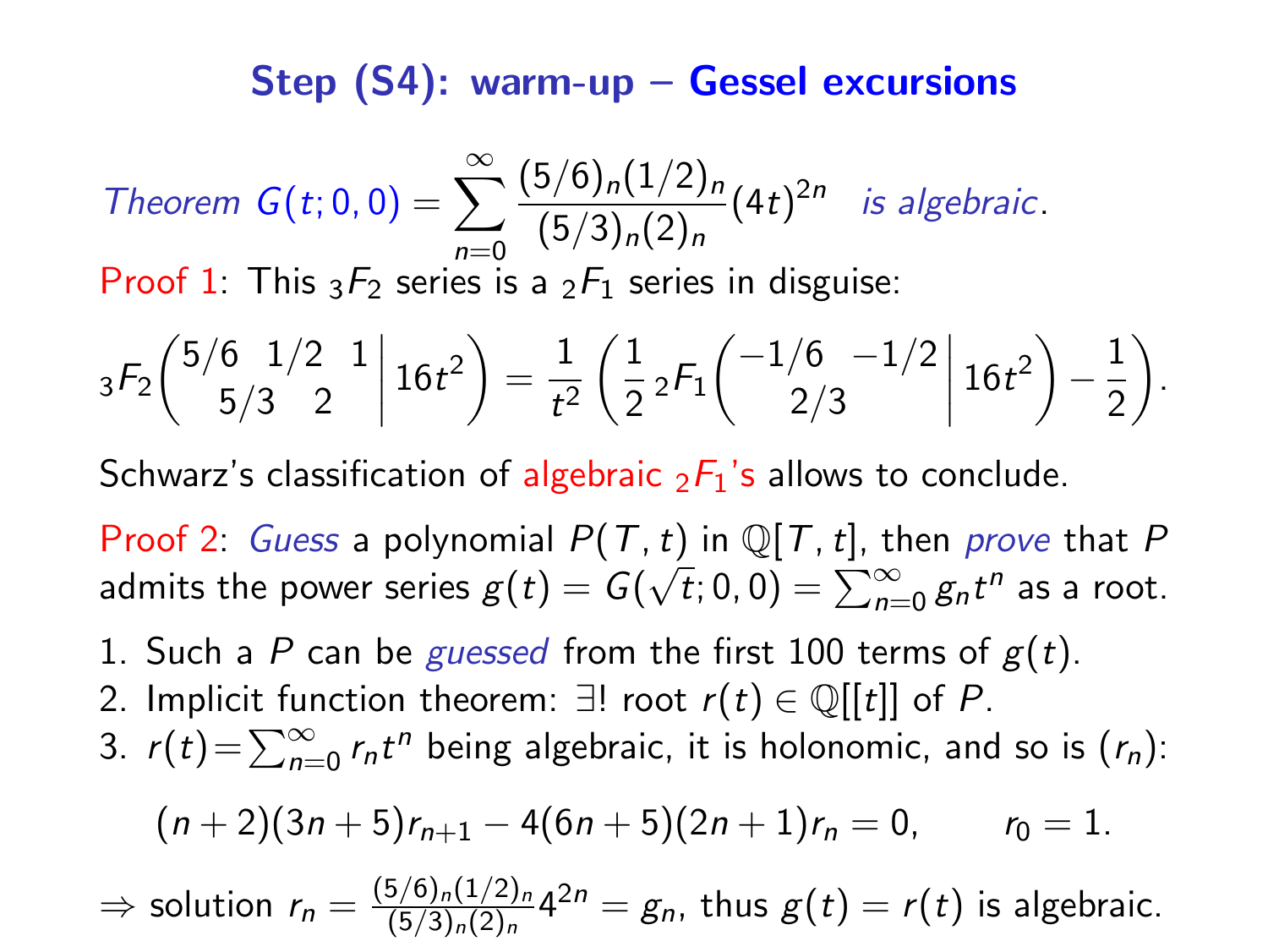# Step (S4): rigorous proof for Kreweras walks

1. Setting  $y_0 = \frac{x-t-\sqrt{x^2-2tx+t^2(1-4x^3)}}{2tx^2} = t + \frac{1}{x}$  $\frac{1}{x}t^2 + \frac{x^3+1}{x^2}$  $\frac{3+1}{x^2}t^3 + \cdots$ in the kernel equation

$$
(xy - (x + y + x^{2}y^{2})t)K(t; x, y) = -xy + xtK(t; x, 0) + ytK(t; 0, y)
$$
  

$$
\stackrel{!}{=} 0
$$

shows that  $U = K(t; x, 0)$  satisfies the *reduced kernel equation* 

<span id="page-15-0"></span>
$$
x \cdot y_0 - x \cdot t \cdot U(t, x) = y_0 \cdot t \cdot U(t, y_0)
$$
 (RKerEq)

- 2.  $U = K(t; x, 0)$  is the *unique solution* in  $\mathbb{Q}[[x, t]]$  of [\(RKerEq\)](#page-15-0).
- 3. The guessed candidate  $\mathcal{P}_{x,0}$  has one solution  $H(t, x)$  in Q[[x, t]].
- 4. Resultant computations  $+$  verification of initial terms  $\implies U = H(t, x)$  also satisfies [\(RKerEq\)](#page-15-0).

5. Uniqueness:  $H(t, x) = K(t; x, 0) \Rightarrow K(t; x, 0)$  is algebraic!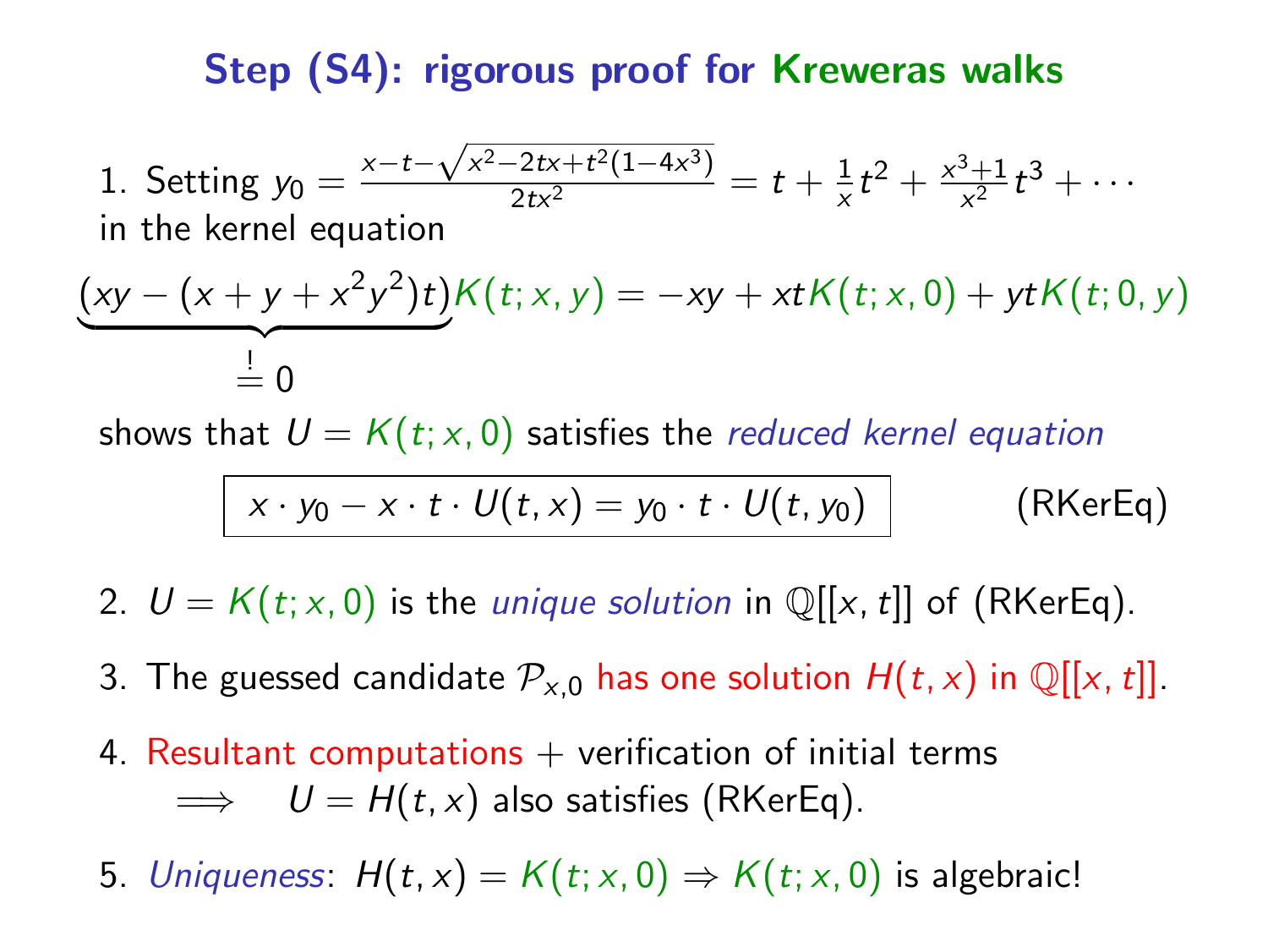#### Algebraicity of Kreweras walks: our Maple proof in a nutshell

```
[bostan@venus ~]$ maple
              Maple 11 (X86 64 LINUX)
. |\rangle| |/| . Copyright (c) Maplesoft, a division of Waterloo Maple Inc. 2007
\ MAPLE / All rights reserved. Maple is a trademark of
 <____ ____> Waterloo Maple Inc.
          Type ? for help.
# HIGH ORDER EXPANSION (S1)
> st,bu:=time(),kernelopts(bytesused):
> f:=proc(n,i,i)option remember;
   if i<0 or j<0 or n<0 then 0
    elif n=0 then if i=0 and j=0 then 1 else 0 fi
    else f(n-1,i-1,i-1)+f(n-1,i,i+1)+f(n-1,i+1,i) fi
  end:
> S:=series(add(add(f(k,i,0)*x^i,i=0..k)*t^k,k=0..80),t,80):
# GUESSING (S2)
> libname:=".",libname:gfun:-version();
                                       3.49
> gfun:-seriestoalgeq(S,Fx(t)):
> P:=collect(numer(subs(Fx(t)=T,%[1])),T):
# RIGOROUS PROOF (S4)
> ker := (T, t, x) -> (x+T+x^2*T^2)*t-x*T:
> pol := unapply(P.T.t.x):
> p1 := result(int(pol(z-T,t,x),ker(t*z,t,x),z)):
> p2 := \text{subs}(T=x*T, resultant(numer(pol(T/z,t,z)), ker(z,t,x),z)):
> normal(primpart(p1,T)/primpart(p2,T));
                                         1
# time (in sec) and memory consumption (in Mb)
> trunc(time()-st),trunc((kernelopts(bytesused)-bu)/1000^2);
                                     15, 83
```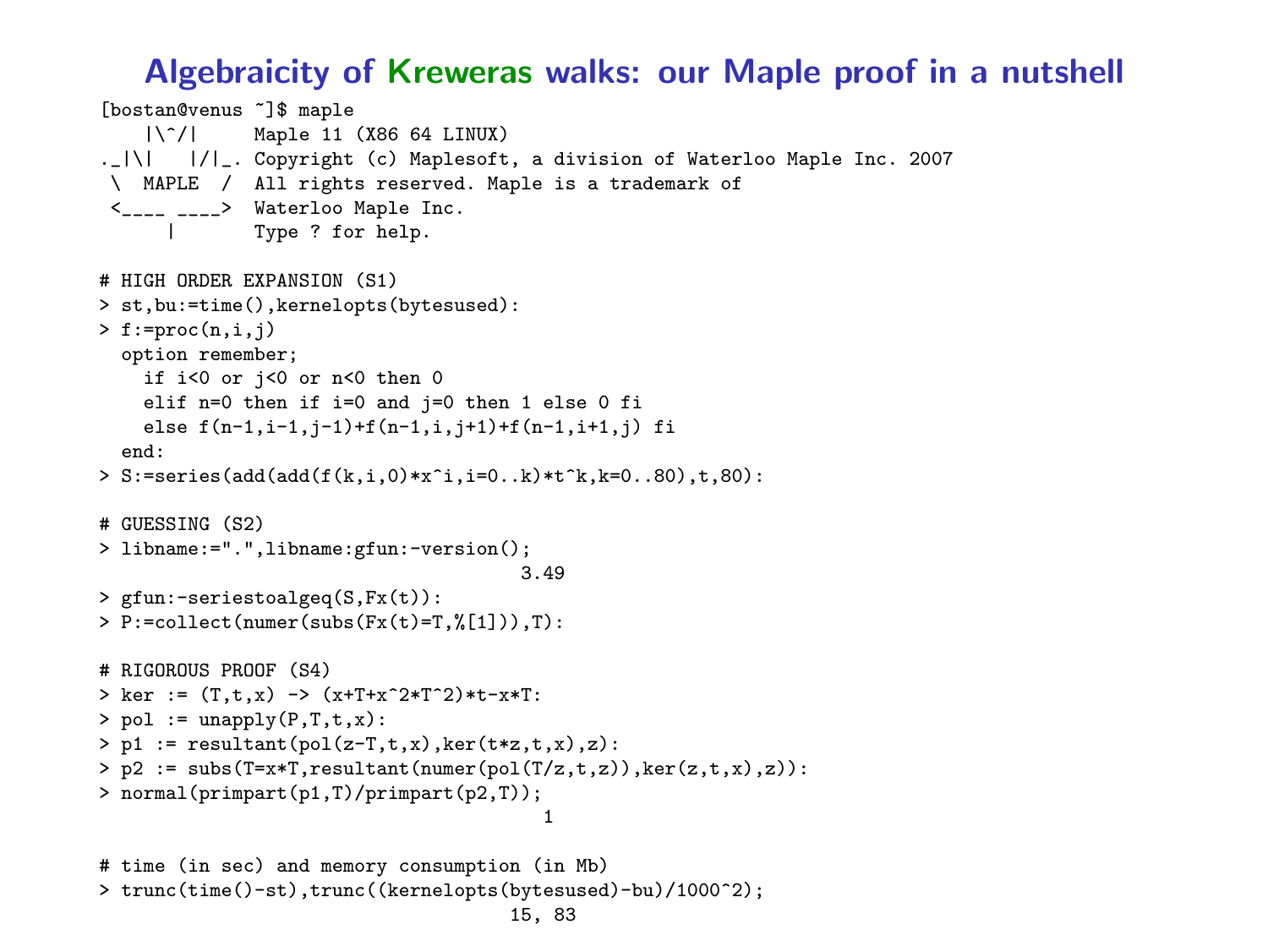### Step (S4): rigorous proof for Gessel walks

**Two difficulties:**  $G(t; x, y) \neq G(t; y, x)$  and  $G(t; 0, 0)$  occurs in [\(KerEq\)](#page-6-0)  $\overline{\phantom{a}}$  $\stackrel{!}{=} 0 \Rightarrow$  y<sub>0</sub> $(t, x) = 0 + \frac{1}{x}$  $rac{1}{x}t + \frac{x^2+1}{x^2}$  $\frac{x^2+1}{x^2}t^2+\frac{x^4+3x^2+1}{x^3}$  $\frac{3x^2+1}{x^3}t^3 + \cdots$ or  $x_0(t,y)=0+\frac{y+1}{y}$  $\frac{+1}{y}t+\frac{(y+1)^3}{y^2}$  $\frac{+1)^3}{y^2}t^3+\frac{2(y+1)^5}{y^3}$  $\frac{(r+1)^3}{y^3}t^5+\cdots$ poly(x, y, t) $G(t; x, y) = xy + tG(t; 0, 0) - (1+y)tG(t; 0, y) - tG(t; x, 0)$ 

This gives two equations connecting  $G(t; x, 0)$  and  $G(t; 0, y)$ :

 $G(t; x, 0) = xy_0/t + G(t; 0, 0) - (1 + y_0)G(t; 0, y_0)$  $(1 + v)G(t; 0, v) = yx_0/t + G(t; 0, 0) - G(t; x_0, 0)$ 

For fixed  $G(t; 0, 0)$ , they uniquely define  $G(t; x, 0)$  and  $G(t; 0, y)$ .

 $\triangleright$  Resultant size: deg<sub>T</sub> = 48, deg<sub>t</sub> = 90, deg<sub>v</sub> = 64, digits = 47  $\rightarrow$  fast algorithms needed (B., Flajolet, Salvy & Schost 2006).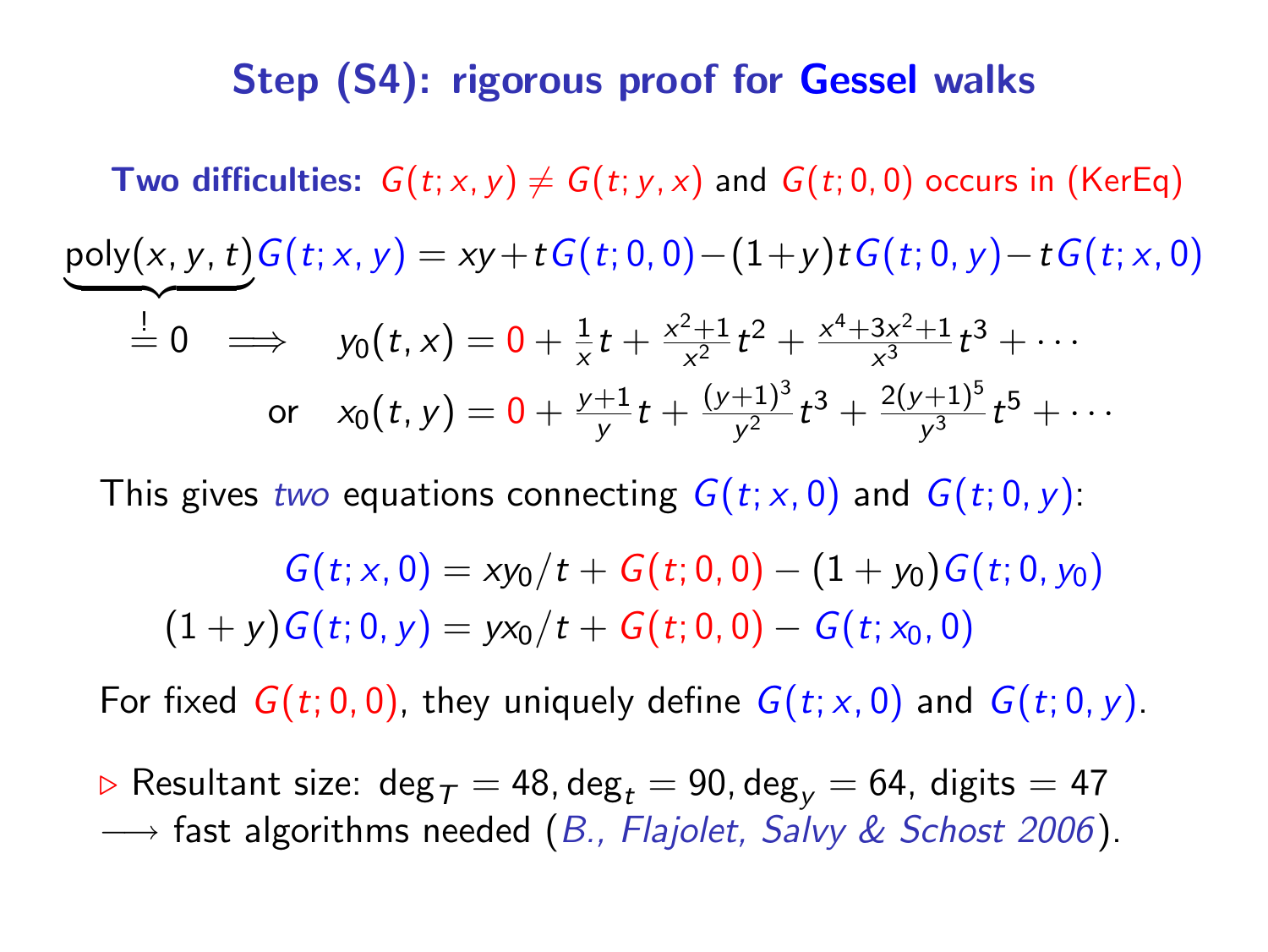# Conclusion

- 1. Guess'n'Prove approach based on modern CA algorithms.
- 2. Brute-force approach and/or use of naive algorithms  $=$  hopeless. E.g. size of algebraic equations for  $G(t; x, y) \approx 30$ Gb.
- 3. Going further: experimental classification of 2D and 3D walks: (B. & Kauers FPSAC'09)  $\rightarrow$  3500 cases treated;  $\approx$  4% holonomic. Matches the results of Bousquet-Mélou and Mishna (2D).
- 4. Remarkable properties discovered experimentally: explanation? 4.1 algebraic cases: solvable Galois groups  $+$  genus 0, 1 and 5(!)

$$
G(t; 1, 1) = -\frac{3}{6t} + \frac{\sqrt{3}}{6t} \sqrt{U(t) + \sqrt{\frac{16t(2t+3) + 2}{(1-4t)^2}U(t)} - U(t)^2 + 3}
$$
  
where  $U(t) = \sqrt{1 + 4t^{1/3}(4t + 1)^{1/3}/(4t - 1)^{4/3}}$ .

4.2 transcendental holonomic: operators factor as  $L^{(2)} \cdot L_1^{(1)} \cdots L_t^{(1)}$  $\rightarrow$  iterated integrals of  $_2F_1$ 's (cf. Dwork's conjecture)

$$
F_{\bullet\cdots}(t;0,0)=\frac{2}{t^2}\int_0^t\frac{\tau(1-12\tau^2)(4\tau^2+1)}{(1-4\tau^2)^{5/2}}\cdot{_2F_1}\left(\begin{array}{c|c} 5/4 & 7/4 & 64\tau^4\\ 2 & (1-4\tau^2)^2 \end{array}\right)d\tau.
$$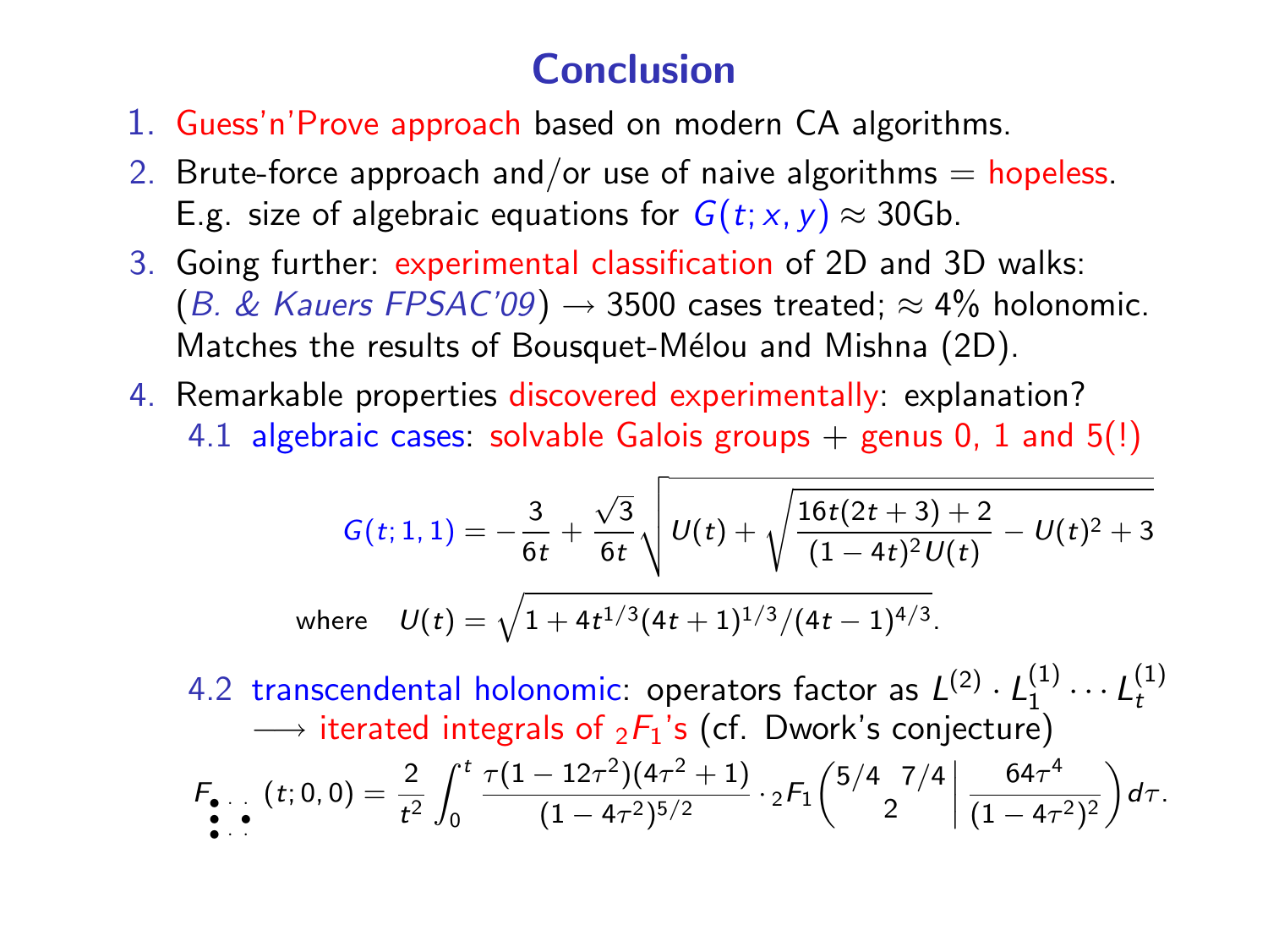# **Bonus: closed form for**  $G(t; x, y)$ (courtesy of M. van Hoeij)

Theorem Let  $V = 1 + 4t^2 + 36t^4 + 396t^6 + \cdots$  be the root of  $256V^3t^2 - (V-1)(V+3)^3 = 0,$ let  $U=1+2t^2+16t^4+2xt^5+2(x^2+83)t^6+\cdots$  be the root of  $x(V-1)(V+1)U^3 - 2V(3x + 5xV - 8Vt)U^2$  $-xV(V^2 - 24V - 9)U + 2V^2(xV - 9x - 8Vt) = 0,$ let  $W = t^2 + (y + 8)t^4 + 2(y^2 + 8y + 41)t^6 + \cdots$  be the root of  $v(1 - V)W^3 + v(V + 3)W^2 - (V + 3)W + V - 1 = 0.$ 

Then  $G(t; x, y)$  is equal to

$$
\frac{\frac{64(U(V+1)-2V)V^{3/2}}{x(U^2-V(U^2-8U+9-V))^2}-\frac{y(W-1)^4(1-Wy)V^{-3/2}}{t(y+1)(1-W)(W^2y+1)^2}}{(1+y+x^2y+x^2y^2)t-xy}-\frac{1}{tx(y+1)}.
$$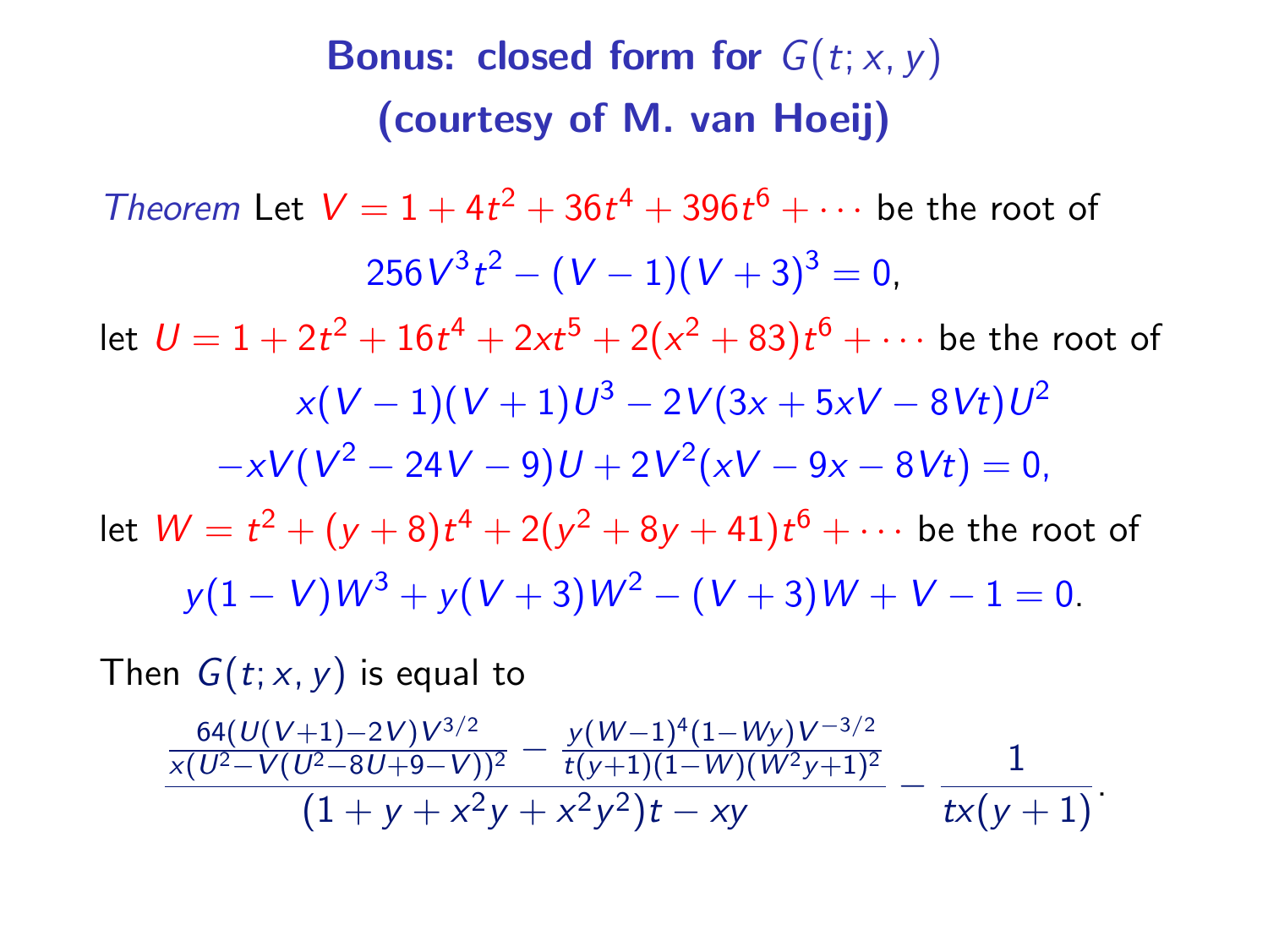### Bonus: existence of the series root of  $P = \mathcal{P}_{\times,0}$

- 1. Question: Prove the existence of a root  $H \in \mathbb{Q}[[x, t]]$  of P.
- 2. Difficulty:  $P(1,0,0) = \frac{\partial P}{\partial T}(1,0,0) = 0 \rightarrow \text{IFT does not apply.}$
- 3. Workaround: exploit zero genus  $\rightarrow$  there exist  $R_1$  and  $R_2$

$$
R_1(U,x) = \frac{(U^4x^2 + 2U^2(U+1)^2x + 1 + 4U + 6U^2 + 2U^3 - U^4)h(U,x)}{(1+U)^2(1+2U+U^2+U^2x)^4},
$$
  
\n
$$
R_2(U,x) = \frac{U(1+U)(1+2U+U^2+U^2x)^2}{h(U,x)},
$$

with  $h \in \mathbb{Q}[x, U]$  such that:

- $P(R_1(U, x), R_2(U, x), x) = 0$ ;
- IFT applies to  $R_2 t$ : there exists a power series in  $\mathbb{Q}[[x, t]]$  $U_0(t, x) = t + t^2 + (x+1)t^3 + (2x+5)t^4 + (2x^2+3x+9)t^5 + ...$ such that  $R_2(U_0, x) = t$ .

$$
\longrightarrow P(\underbrace{R_1(U_0, x)}_{H(t,x)}, t, x) = P(R_1(U_0, x), R_2(U_0, x), x) = 0.
$$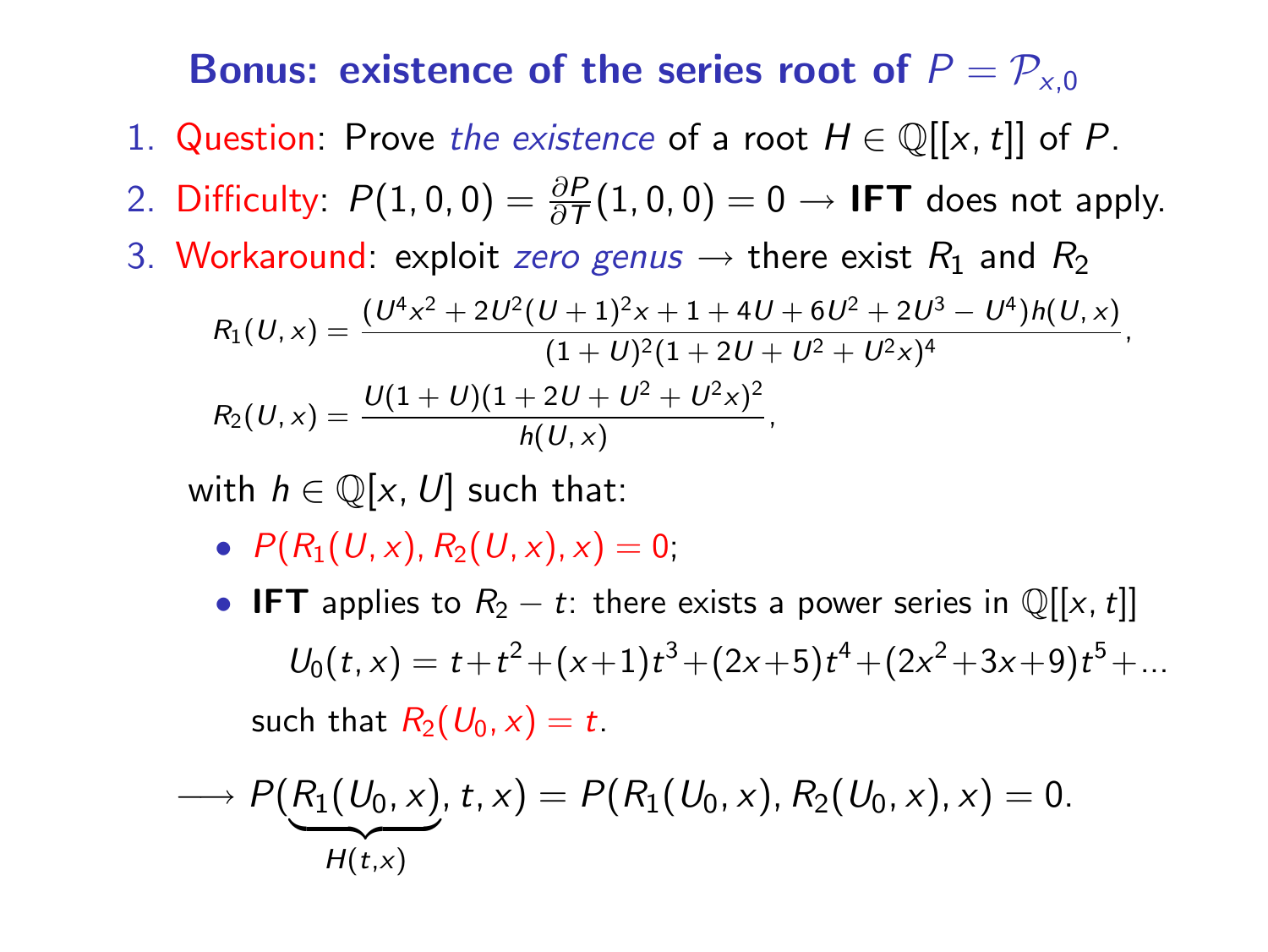# Experimental classification of 2D walks with holonomic  $F(t; 1, 1)$

| OEIS Tag | Sample step set       |       | Equation sizes |                          | OEIS Tag | Sample step set               |       | <b>Equation</b> sizes |      |
|----------|-----------------------|-------|----------------|--------------------------|----------|-------------------------------|-------|-----------------------|------|
| A000012  | .                     | 1, 0  | 1, 1           | 1, 1                     | A000079  | $\overline{\phantom{a}}$<br>. | 1, 0  | 1, 1                  | 1, 1 |
| A001405  | Н                     | 2, 1  | 2, 3           | 2, 2                     | A000244  | ∷.                            | 1, 0  | 1, 1                  | 1, 1 |
| A001006  | Ë.                    | 2, 1  | 2, 3           | 2, 2                     | A005773  | .                             | 2, 1  | 2, 3                  | 2, 2 |
| A126087  | 韧                     | 3, 1  | 2, 5           | 2, 2                     | A151255  | $\ddot{\phantom{a}}$          | 6, 8  | 4, 16                 |      |
| A151265  | Ø                     | 6, 4  | 4.9            | 6, 8                     | A151266  | ÷.                            | 7, 10 | 5.16                  |      |
| A151278  | $\ddot{\phantom{0}}$  | 7, 4  | 4, 12          | 6, 8                     | A151281  | ∷                             | 3, 1  | 2, 5                  | 2, 2 |
| A005558  | ∺                     | 2, 3  | 3, 5           | -                        | A005566  |                               | 2, 2  | 3, 4                  |      |
| A018224  | $\bullet$ . $\bullet$ | 2, 3  | 3, 5           | $\overline{\phantom{m}}$ | A060899  | ።                             | 2, 1  | 2, 3                  | 2, 2 |
| A060900  | 鑢                     | 2, 3  | 3, 5           | 8, 9                     | A128386  | i.                            | 3, 1  | 2, 5                  | 2, 2 |
| A129637  | ∷                     | 3, 1  | 2, 5           | 2, 2                     | A151261  | i.                            | 5.8   | 4, 15                 |      |
| A151282  | ₩                     | 3, 1  | 2, 5           | 2, 2                     | A151291  | €                             | 6, 10 | 5, 15                 |      |
| A151275  | ∷                     | 9, 18 | 5, 24          | $\equiv$                 | A151287  |                               | 7, 11 | 5, 19                 |      |
| A151292  | ∷                     | 3, 1  | 2, 5           | 2, 2                     | A151302  | <br>$\bullet$                 | 9, 18 | 5, 24                 |      |
| A151307  | ़                     | 8, 15 | 5, 20          | $\equiv$                 | A151318  | <br>₩                         | 2, 1  | 2, 3                  | 2, 2 |
| A129400  | ፨                     | 2, 1  | 2, 3           | 2, 2                     | A151297  | ፨                             | 7, 11 | 5, 18                 |      |
| A151312  | ∷                     | 4, 5  | 3,8            | $\qquad \qquad -$        | A151323  | ∷                             | 2, 1  | 2, 3                  | 4, 4 |
| A151326  | ₩                     | 7, 14 | 5, 18          | $\equiv$                 | A151314  | ∷                             | 9, 18 | 5, 24                 |      |
| A151329  | ∷                     | 9, 18 | 5, 24          | $\equiv$                 | A151331  | ∷                             | 3, 4  | 3, 6                  |      |

Equation sizes = {order, degree} (rec, diffeq, algeq).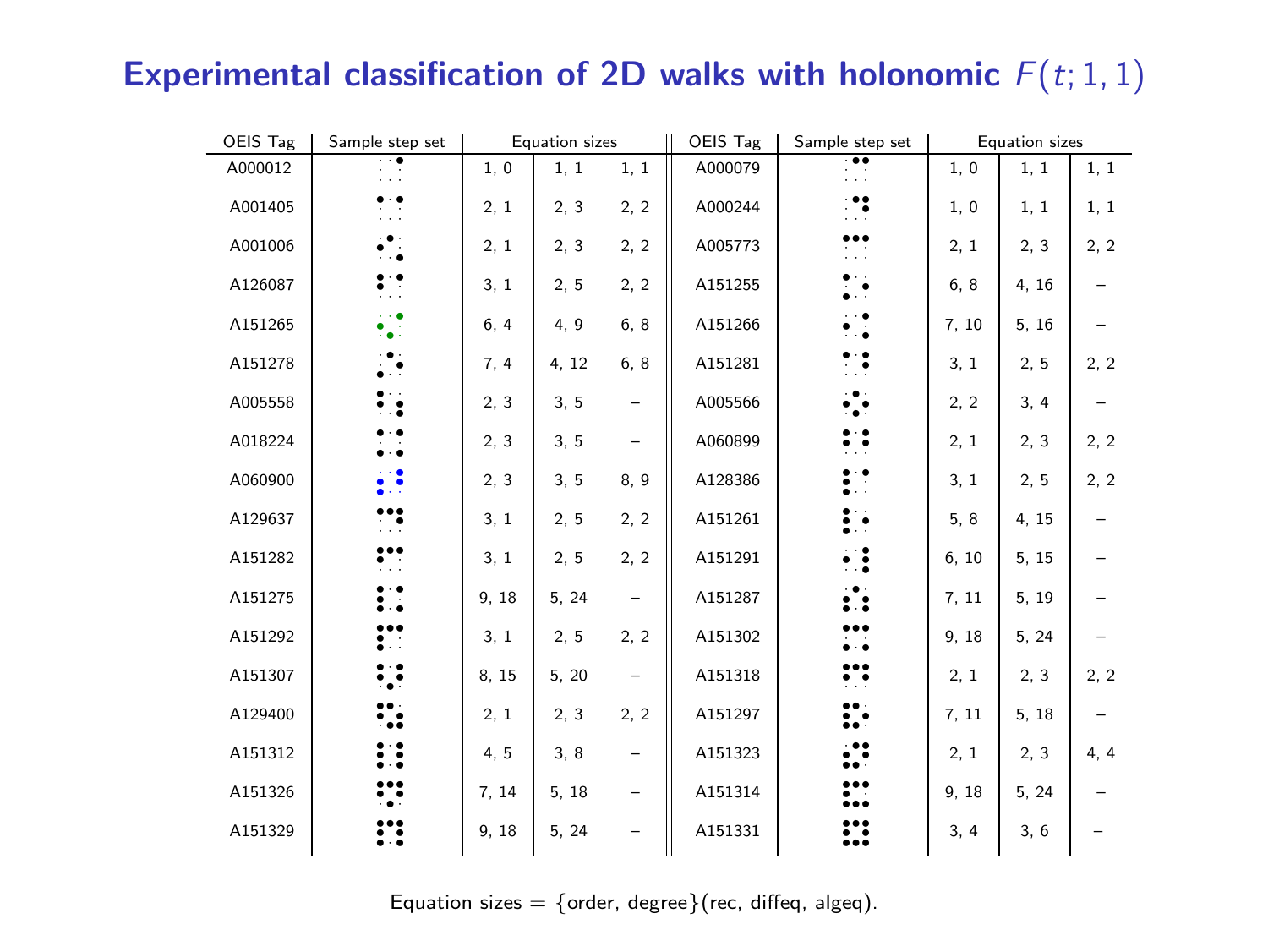# Experimental classification of 2D walks with holonomic  $F(t; 1, 1)$

| OEIS Tag | Steps     |      | <b>Equation</b> sizes |                          | Asymptotics                                                                                                                              | OEIS Tag | Steps         | <b>Equation</b> sizes |       |                          | Asymptotics                                                                         |
|----------|-----------|------|-----------------------|--------------------------|------------------------------------------------------------------------------------------------------------------------------------------|----------|---------------|-----------------------|-------|--------------------------|-------------------------------------------------------------------------------------|
| A000012  | 11        | 1.0  | 1.1                   | 1.1                      | $\mathbf{1}$                                                                                                                             | A000079  | :             | 1.0                   | 1.1   | 1.1                      | $2^n$                                                                               |
| A001405  | Ħ         | 2.1  | 2.3                   | 2.2                      | $\sqrt{2}$ $2^n$<br>$\Gamma(\frac{1}{2})\sqrt{n}$                                                                                        | A000244  | Ħ             | 1.0                   | 1.1   | 1.1                      | $3^n$                                                                               |
| A001006  | Đ.        | 2.1  | 2, 3                  | 2.2                      | $3\sqrt{3}$ $3^n$<br>$2\Gamma(\frac{1}{2})$ $\overline{n^{3/2}}$                                                                         | A005773  | <br>i vi      | 2,1                   | 2.3   | 2, 2                     | $\sqrt{3}$<br>$3^n$<br>$\Gamma(\frac{1}{2})\sqrt{n}$                                |
| A126087  | ₩         | 3.1  | 2.5                   | 2.2                      | $12\sqrt{2} 2^{3n/2}$<br>$\Gamma(\frac{1}{2})$ $\overline{n^{3/2}}$                                                                      | A151255  | Þ.            | 6, 8                  | 4.16  | $\overline{a}$           | $24\sqrt{2} 2^{3n/2}$<br>$\overline{n^2}$<br>$\pi$                                  |
| A151265  | Đ         | 6.4  | 4.9                   | 6, 8                     | $2\sqrt{2}$ 3 <sup>n</sup><br>$\Gamma(\frac{1}{4})$ $\overline{n^{3/4}}$                                                                 | A151266  | ŧΙ            | 7.10                  | 5.16  | ÷.                       | $\sqrt{3}$<br>$3^n$<br>$2\Gamma(\frac{1}{2})\sqrt{n}$                               |
| A151278  | M.        | 7.4  | 4.12                  | 6, 8                     | $3\sqrt{3}$<br>$3^n$<br>$\sqrt{2\Gamma(\frac{1}{4})}\; \overline{n^{3/4}}$                                                               | A151281  | ∷:            | 3.1                   | 2, 5  | 2.2                      | $\frac{1}{2}3^n$                                                                    |
| A005558  | ∺         | 2, 3 | 3, 5                  | -                        | $8\ 4^n$<br>$\pi$ $\overline{n^2}$                                                                                                       | A005566  | ₩             | 2, 2                  | 3, 4  | $-$                      | $4\ 4^n$<br>$\pi$ $\,n$                                                             |
| A018224  | $\ddotsc$ | 2.3  | 3.5                   | $\overline{\phantom{0}}$ | $2\ 4^n$<br>$\frac{1}{\pi}$ $\frac{1}{n}$                                                                                                | A060899  | ∷             | 2.1                   | 2.3   | 2.2                      | $\sqrt{2}$ 4 <sup>n</sup><br>$\Gamma(\frac{1}{2})\sqrt{n}$                          |
| A060900  | ₽         | 2.3  | 3.5                   | 8.9                      | $4\sqrt{3}$ $4^n$<br>$3\Gamma(\frac{1}{3})$ $n^{2/3}$                                                                                    | A128386  | Н             | 3.1                   | 2.5   | 2.2                      | $6\sqrt{2}$ $2^n 3^{n/2}$<br>$\Gamma(\frac{1}{2})$ $n^{3/2}$                        |
| A129637  | ₩         | 3.1  | 2, 5                  | 2, 2                     | $\frac{1}{2}4^n$                                                                                                                         | A151261  | ∷             | 5.8                   | 4.15  | $-$                      | $12\sqrt{3} 2^n 3^{n/2}$<br>n <sup>2</sup><br>$\pi$                                 |
| A151282  | ∷         | 3.1  | 2.5                   | 2, 2                     | $A^2B^{3/2}$ B <sup>n</sup><br>$\sqrt{2^{3/4}\Gamma(\frac{1}{2})} \, \sqrt{n^{3/2}}$                                                     | A151291  | ∷             | 6.10                  | 5.15  | ÷.                       | $4^n$<br>$\overline{4}$<br>$3\Gamma(\frac{1}{2})\sqrt{n}$                           |
| A151275  | ∷         | 9.18 | 5.24                  | ÷                        | $12\sqrt{30} (\sqrt{24})^n$<br>$\overline{n^2}$<br>$\pi$                                                                                 | A151287  | ∷             | 7.11                  | 5.19  | ÷.                       | $\sqrt{8}A^{7/2}$ (2A) <sup>n</sup><br>n <sup>2</sup><br>$\pi$                      |
| A151292  | ∷         | 3, 1 | 2, 5                  | 2, 2                     | $\sqrt[4]{3}C^2D^{3/2}$ $D^n$<br>$\overline{n^{3/2}}$<br>$8\Gamma(\frac{1}{2})$                                                          | A151302  | <br>$\ddotsc$ | 9,18                  | 5, 24 | ÷.                       | $\sqrt{5}$<br>$5^n$<br>$\sqrt{2}\Gamma(\frac{1}{2})\sqrt{n}$                        |
| A151307  | ₩         | 8.15 | 5.20                  | $\overline{\phantom{0}}$ | $\sqrt{5}$<br>$5^n$<br>$2\sqrt{2}\Gamma(\frac{1}{2})\sqrt{n}$                                                                            | A151318  | ∷             | 2.1                   | 2.3   | 2.2                      | $\sqrt{5/2}$ 5 <sup>n</sup><br>$\Gamma(\frac{1}{2}) \sqrt{n}$                       |
| A129400  | ∷         | 2.1  | 2.3                   | 2.2                      | $3\sqrt{3}$ 6 <sup>n</sup><br>$2\Gamma(\frac{1}{2})$ $\overline{n^{3/2}}$                                                                | A151297  | ∷             | 7.11                  | 5.18  | ÷                        | $\sqrt{3}C^{7/2}$ (2C) <sup>n</sup><br>n <sup>2</sup><br>$2\pi$                     |
| A151312  | ∷         | 4.5  | 3.8                   | $\overline{\phantom{0}}$ | $\sqrt{6}$ 6 <sup>n</sup><br>$\pi$ $\hspace{0.1cm}$ $\hspace{0.1cm}$ $\hspace{0.1cm}$ $\hspace{0.1cm}$ $\hspace{0.1cm}$ $\hspace{0.1cm}$ | A151323  | ∷             | 2,1                   | 2.3   | 4.4                      | $\sqrt{2}3^{3/4}$ 6 <sup>n</sup><br>$\Gamma(\frac{1}{4})$ $\frac{n^{3/4}}{n^{3/4}}$ |
| A151326  | ₩         | 7.14 | 5.18                  | ÷                        | $2\sqrt{3}$ 6 <sup>n</sup><br>$3\Gamma(\frac{1}{2})\sqrt{n}$                                                                             | A151314  | ∷             | 9.18                  | 5.24  | $\overline{\phantom{0}}$ | $EF^{7/2} (2F)^n$<br>$5\sqrt{95\pi}$ $n^2$                                          |
| A151329  | ∷         | 9.18 | 5.24                  | $\overline{\phantom{0}}$ | $\sqrt{7/3}$ 7 <sup>n</sup><br>$\overline{3\Gamma(\frac{1}{2})}\sqrt{n}$                                                                 | A151331  | ∷             | 3,4                   | 3, 6  | $-$                      | $8\;\;8^n$<br>$3\pi$ n                                                              |